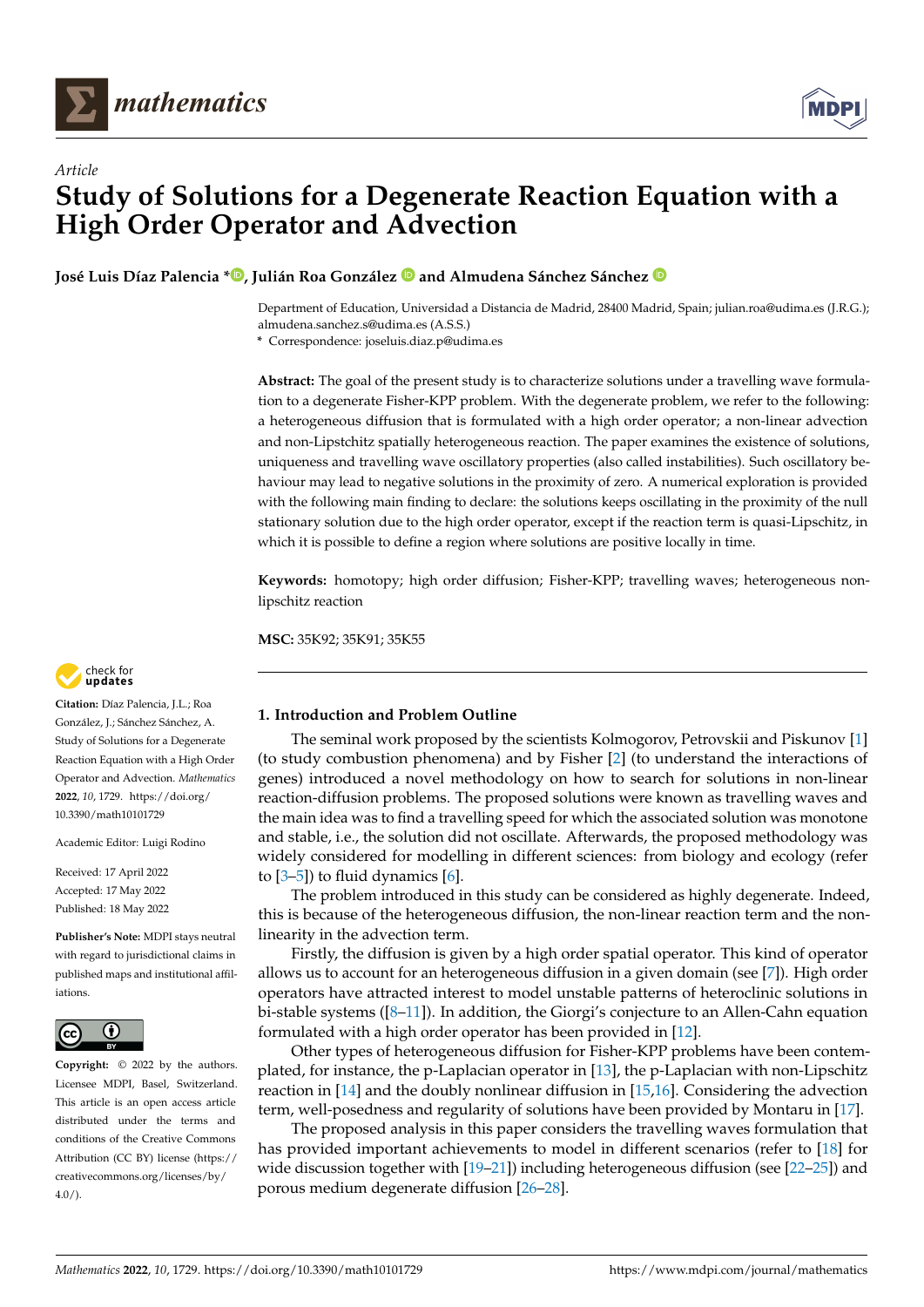Heterogeneity in the Fisher-KPP reaction term is a research topic of interest. Indeed, in [\[29\]](#page-17-3), the authors provide existence analysis in the travelling wave domain to an heterogeneous (in space and time) Fisher-KPP equation. Additional analysis in relation with high order operators can be found in [\[30](#page-17-4)[–32\]](#page-17-5).

The proposed problem (*P*), set in Equation [\(1\)](#page-1-0), is constituted of three degenerate terms: a heterogeneous diffusion formulated with a order four operator, a non-linear advection term and a non-Lipschitz reaction. In addition, assume that the initial condition belongs to the bounded space of locally square integrable functions.

<span id="page-1-0"></span>
$$
w_t = -\Delta^2 w + c (w^q)_x + |x|^{\delta} w^p (a - w),
$$
  
\n
$$
w_0(x) \in L^2_{loc}(R) \cap L^{\infty}(R),
$$
  
\n
$$
w_{0,x} \in L^q(R),
$$
  
\n
$$
0 < p < 1, \quad q > 1, \quad \delta > 0, \quad a > 1.
$$
\n(1)

The main novelty introduced is related with the treatment of the three discussed degenerate terms and the theoretical aspects to study existence and uniqueness of positive solutions. In case positivity does not hold, the intention is to search for specific conditions in the involved parameters  $p, q, \delta$  for which solutions may be positive globally or in a certain region locally in time.

Firstly, regularity results are obtained based on the formulation of the problem as an abstract evolution of a super continuous semi-group for which a fix point argument is employed (see [\[33\]](#page-17-6) for a fixed point theorem formulation applicable to analysis of existence topics). Afterwards, the instabilities of travelling profiles are characterized. This is an important aspect as it permits to confirm that the high degenerate problem provides inherently unstable patterns of solutions. As discussed, the presence of a non-linear advection and a degenerate reaction shall be investigated. Particularly, to determine if under certain conditions positivity of solutions may hold in the proximity of zero. Such searching of positivity (and smoothness) is explored based on numerical evidences. To make the numerical exploration tractable, the bvp4c function in MATLAB is used to provide graphical representation of solutions. It shall be noted that such representation provided aims at introducing the equation dynamics. A similar approach in this regards can be consulted in [\[34\]](#page-17-7), where a graphical design introduces the dynamics of a space-time fractional nonlinear Bogoyavlenskii equation and a Schrödinger equation. As our intention is to characterize positivity of solutions, the analysis is performed in one dimension,  $x \in R$ . Nonetheless, in case of higher spatial dimensions, the MATLAB function bvp4c may not be valid. In this case, solutions shall be found based in mesh-less methods for solving transport phenomena (the reader is referred to [\[35\]](#page-17-8) as a representative example of this approach).

### **2. Assessment on Regularity, Existence and Uniqueness**

*2.1. Previous Definitions and Supporting Results*

**Definition 1.** Assume the following definition of a norm in a Hilbert–Sobolev space  $H^4_\alpha(R)$ :

<span id="page-1-1"></span>
$$
||w||_{\alpha}^{2} = \int_{R} \alpha(\zeta) \sum_{k=0}^{4} |D^{k}w(\zeta)|^{2} d\zeta,
$$
\n<sup>(2)</sup>

such that  $D=\frac{d}{d\zeta}$ , and the function  $w\in (H^{4}_{\alpha}\cap W^{4,2})(R)\subset L^{2}_{\alpha}(R)\subset L^{2}(R)$ . The weight  $\alpha(\zeta)$  is *given by (see [\[17](#page-16-13)[,23\]](#page-16-18)):*

$$
\alpha(\zeta) = e^{a_0|\zeta|^{\frac{4}{3}} - a_1|\zeta|^{\delta} - \frac{1}{\zeta^q} \frac{1}{t^{\gamma}} \int_0^t (\|w_x(\tau)\|^q + 1) d\tau}, \qquad (3)
$$

*where*  $a_0 > 0$  *is a sufficiently small constant and*  $0 < a_1 < 1$  *is determined locally for*  $|w(x, t_0)| \ll 1$  (to have the exponential behaviour  $e^{-a_1|\zeta|^{\delta}}$ ) and  $\gamma > q + 1$ .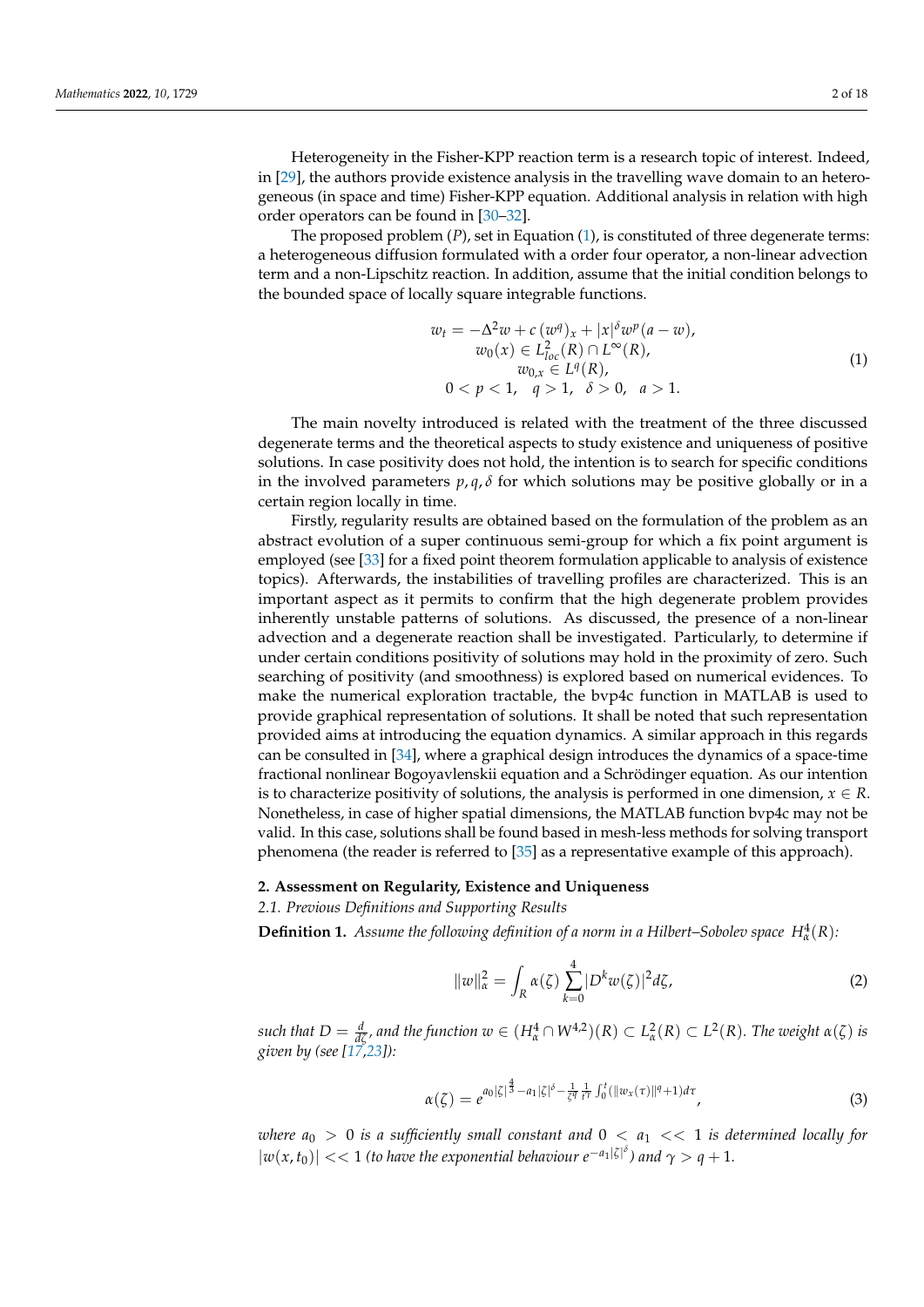As the intention is to study oscillating (in the sense of unstable) solutions, a mollifying norm in a Sobolev space is introduced. The mollifying kernel is of the exponential type.

**Definition 2.** *For*  $j \in R$ <sup>+</sup> *and* 0 ≤  $t < ∞$ , *the following norm is defined in a weighted Sobolev space H<sup>j</sup> :*

<span id="page-2-1"></span>
$$
||w||_{H^{j}}^{2} = \int_{-\infty}^{\infty} e^{j\omega^{2}} |\hat{w}(\omega, t)|^{2} d\omega,
$$
\n(4)

*where the exponential kernel complies with the*  $A_p$ *-condition for*  $(p = 1)$  [\[36\]](#page-17-9)*.* 

The coming proposition is well-known from the theory of Sobolev spaces and continuity embedding. To this end, assume a sequence of open bounded intervals  $U_n \subset R$  such *that*  $U_n = \{x \in B(0, n), n \in N\}$ :

<span id="page-2-2"></span>**Proposition 1.** *Consider the Sobolev space*  $W^{m,p}(U_n)$  *and define*  $k = int\{m - \frac{1}{p}\}$ *, then the following continuous (in the sense of Hölder) inclusion holds (see [\[37\]](#page-17-10), p. 79):*

$$
W^{m,p}(U_n) \hookrightarrow C^k(U_n). \tag{5}
$$

Note that in our case  $m = 4$ ,  $p = 2$  then  $k = 3$ .

*2.2. Solution Bounds and Regularity*

Consider the general homogeneous problem:

<span id="page-2-0"></span>
$$
w_t = Lw,\t\t(6)
$$

where  $L = (-D_x^4 + qw^{q-1}c D_x)$  is a formal representation. The following bounds hold:

**Lemma 1.** Consider the square integral function  $w_0 \in L^2(R)$ :

$$
||w||_{L^2} \le ||w_0||_{L^2}.
$$
\n(7)

*j*

*In addition, assume*  $w_0 \in H^j(R) \cap L^2(R)$ , then:

$$
||w||_{H^{j}} \leq ||w_{0}||_{H^{j}}, \quad ||w||_{H^{j}} \leq ||w_{0}||_{L^{2}}, \quad \text{for} \ \ t \geq \frac{1}{4}.
$$

*Finally:*

$$
||w||_{\alpha} \le Y||w||_{H^{j}} \le Y||w_{0}||_{H^{j}}, \quad Y^{2} = 25 \max\{w, D^{1}w, D^{2}w, D^{3}w, D^{4}w\},
$$
 (9)

*where the order four derivative shall comply with the sub-exponential behaviour:*

$$
|D^4 w(\zeta)| < e^{-|\zeta|^{\frac{4}{3}}},\tag{10}
$$

*whenever*  $|w| \to 0$ .

**Proof.** Given the single Equation [\(6\)](#page-2-0), the following abstract representation holds:

$$
w(x,t) = e^{tL}w_0(x),\tag{11}
$$

and making the Fourier transformation (*f*-domain):

$$
\hat{w}(f,t) = e^{t(-f^4 + 2\pi f c i \hat{w}^q)} \hat{w}_0(f). \tag{12}
$$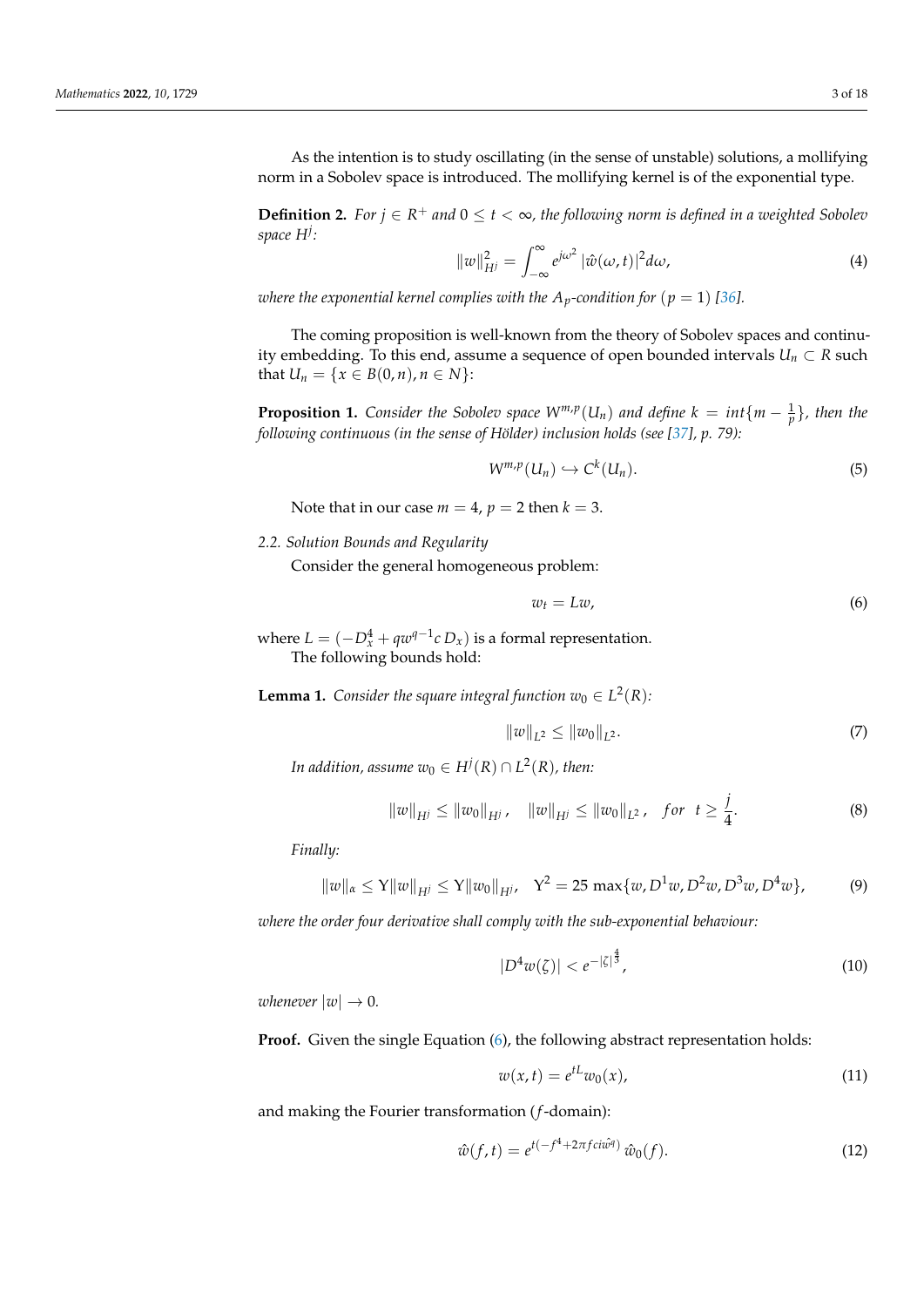Considering the Fourier isometric condition under *L* <sup>2</sup> norm:

$$
||w||_{L^{2}}^{2} = \int_{-\infty}^{\infty} |e^{2t(-f^{4} + 2\pi f c i\hat{w}^{q})}|^{2} |\hat{w}_{0}(f)|^{2} df = \int_{-\infty}^{\infty} e^{-2f^{4}t} |\hat{w}_{0}(f)|^{2} df
$$
  
\n
$$
\leq \sup_{f \in R} (e^{-2f^{4}t}) \int_{-\infty}^{\infty} |\hat{w}_{0}(f)|^{2} df = ||w_{0}||_{L^{2}}^{2}.
$$
\n(13)

Concluding on  $||w||_{L^2} \le ||w_0||_{L^2}$ .

<span id="page-3-1"></span>Now, consider the weighted Sobolev space  $H^j$  with norm [\(4\)](#page-2-1). The following bound holds:

$$
||w||_{H^{j}}^{2} = \int_{-\infty}^{\infty} e^{jf^{2}} |\hat{w}(f,t)|^{2} df = \int_{-\infty}^{\infty} e^{jf^{2}} |e^{2t(-f^{4}+2\pi f c i\hat{w}^{q})}| |\hat{w}_{0}(f)|^{2} df
$$
  
\n
$$
\leq \sup_{f \in R} (e^{-2f^{4}t}) \int_{-\infty}^{\infty} e^{jf^{2}} |\hat{w}_{0}(f)|^{2} df = ||w_{0}||_{H^{j}}^{2}.
$$
\n(14)

Initially, it has been requested  $w_0 \in L^2(R)$ , then:

$$
||w||_{H^{j}}^{2} = \int_{-\infty}^{\infty} e^{jf^{2}} |\hat{w}(f,t)|^{2} df \le \sup_{f \in R} (e^{jf^{2}} e^{-2f^{4}t}) \int_{-\infty}^{\infty} |\hat{w}_{0}(f)|^{2} df.
$$
 (15)

After standard assessments:

$$
||w||_{H^{j}}^{2} \le \left(\frac{j}{4t}\right)^{1/2} ||w_{0}||_{L^{2}}^{2}.
$$
\n(16)

Concluding on:

$$
||w||_{H^j} \le ||w_0||_{L^2}, \tag{17}
$$

for  $t \geq \frac{j}{4}$  $rac{1}{4}$ .

<span id="page-3-0"></span>Considering the weighted Sobolev space  $H^4_\alpha$  with norm [\(2\)](#page-1-1):

$$
||w||_{\alpha}^{2} = \int_{R} \alpha(\zeta) \sum_{k=0}^{4} |D^{k}w(\zeta)|^{2} d\zeta \le \int_{R} e^{j\zeta^{2}} \sum_{k=0}^{4} |D^{k}w(\zeta)|^{2} d\zeta
$$
  
 
$$
\le Y^{2} \int_{U_{n\to\infty}} e^{j\zeta^{2}} |w(\zeta)|^{2} d\zeta \le Y^{2} ||w||_{H^{j}}^{2}.
$$
 (18)

For the last inequality, the continuity Proposition [1](#page-2-2) has been considered, so that, the following scaling variable is defined upon:  $Y^2 = 25 \sup_{\zeta \in U_n \to \infty} \{w, D^1w, D^2w, D^3w, D^4w\}.$ Note that the Proposition [1](#page-2-2) permits to account for the regularity in the involved derivatives. The fourth derivative in Υ can be considered as a controlling parameter. Indeed, the inequality [\(18\)](#page-3-0) states that any function, under norm  $H^4_{\alpha}$ , can be bounded by the mollifying norm [\(4\)](#page-2-1) provided there exists a finite value of Υ. In case any of the derivatives (but certainly the fourth) in Υ is not controlled, because of the presence of high instabilities in the solutions, then the inequality [\(18\)](#page-3-0) states that the norm  $H^4_\alpha$  is not mollified, leading to high values in Υ that predominate over the mollifying norm. In this case, it shall be required  $\|w\|_{H^j} \to 0$  to balance cases of  $|Y| >> 1$  because of a potentially uncontrolled order four derivative. In our case, it is the idea to study solutions in the proximity of the null state,  $w = 0$ ; therefore, it is natural to assume  $||w||_{H} \rightarrow 0$ . Furthermore, and according to [\[23\]](#page-16-18), the global decreasing behaviour of solutions is below an exponential behaviour. Then, it is required that a four order derivative shall comply:

$$
|D^4 w(\zeta)| < e^{-|\zeta|^{\frac{4}{3}}}. \tag{19}
$$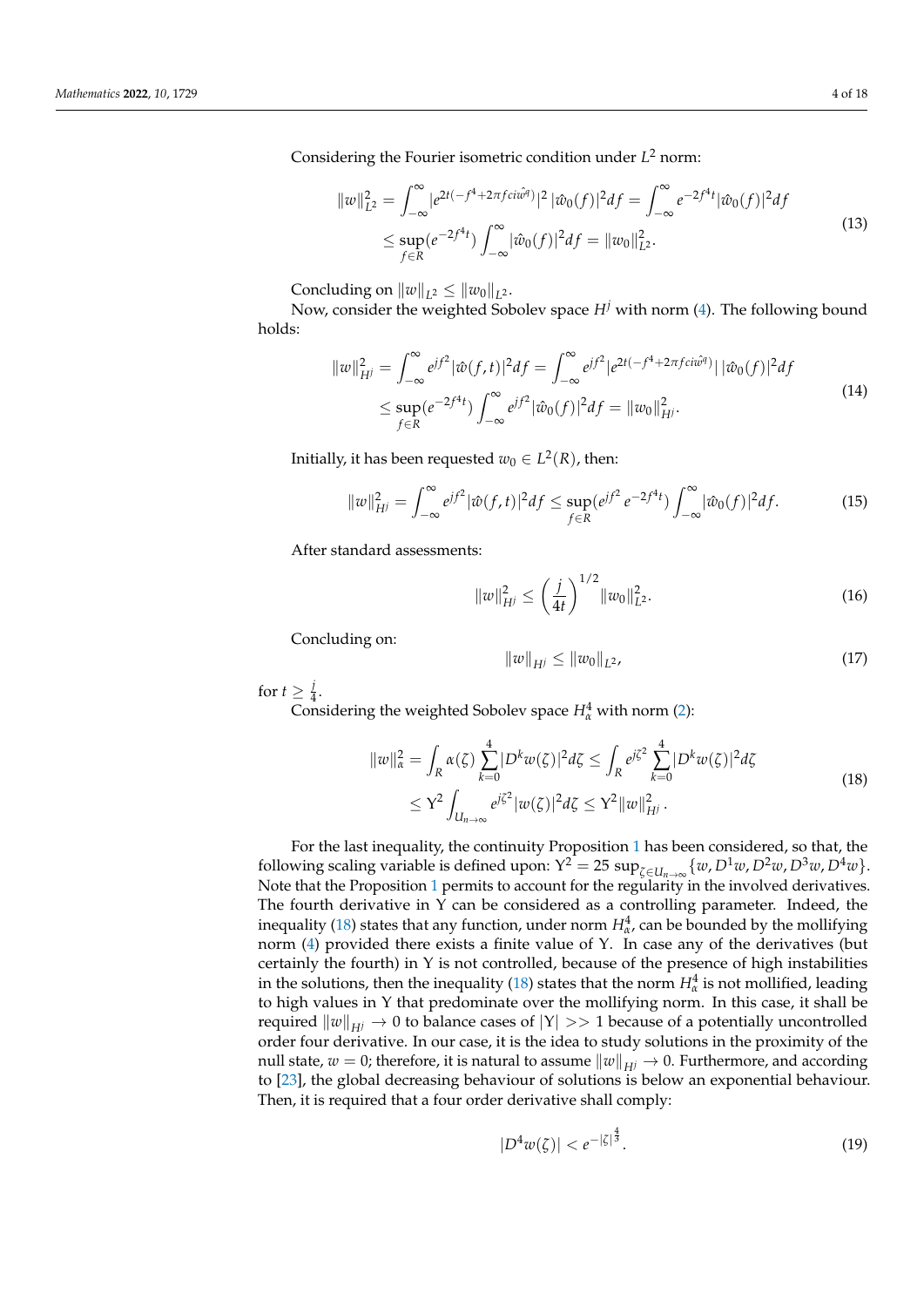We have shown that the mollifying space *H<sup>j</sup>* is bounded by the norm *L* <sup>2</sup> defined for square integrable initial data. Furthermore, the weighted space  $H^4_\alpha$  has been proved to be bounded by the space  $H^j$  of mollified solutions, multiplied by the scaling term Y.  $\Box$ 

The fourth order operator,  $-\Delta^2$ , can be regarded as the infinitesimal representation of a singe parametric (with 0 < *τ* ≤ *t*) strongly continuous semi-group. Hence, an abstract form to represent the evolving solution is given by:

$$
w(\tau) = e^{-\Delta^2 \tau} w_0 + \int_0^{\tau} \left[ c \cdot \nabla e^{-\Delta^2 (\tau - s)} w^q(s) + e^{-\Delta^2 (\tau - s)} |x|^\delta w^p(s) (a - w(s)) \right] ds. \tag{20}
$$

A solution to the homogeneous problem  $w_t = -\Delta^2 w$ , with pulse shape initial data  $w(x, 0) = \delta(x)$  is:  $\overline{4}$ 

$$
\hat{w}(t) = e^{-f^4t}\hat{w}_0.
$$
\n(21)

A kernel to the homogeneous equation is given by:

<span id="page-4-0"></span>
$$
N(x,t) = F^{-1}(e^{-f^{4}t}) = \frac{1}{2\pi} \int_{R} e^{-f^{4}t - ifx} df = \int_{R} e^{-f^{4}t} \cos(fx) df.
$$
 (22)

The integral [\(22\)](#page-4-0) convergences for  $f \in R$ . Consequently, a kernel  $N(x, t)$  does exist. Consider the following operator defined as a mapping:

<span id="page-4-1"></span>
$$
\Sigma_{w_0,t}: H^4_\alpha(R) \to H^4_\alpha(R), \tag{23}
$$

for  $0 < \tau \leq t$ , such that:

$$
\Sigma_{w_0,t}(v) = N(x,t) * w_0(x) + \int_0^{\tau} [c \cdot \nabla N(x,t-s) * w^q(x,s) + N(x,t-s) * \{|x|^{\delta} w^p(x,s)(a - w(x,s))\}] ds.
$$
\n(24)

The following Lemma holds:

<span id="page-4-2"></span>**Lemma 2.** *The operator*  $\Sigma_{w_0,t}$  (where *t* refers to a free parameter) is bounded in the space  $H^4_\alpha(R)$ *under norm* [\(2\)](#page-1-1)*.*

**Proof.** As a previous step, the inequality  $B_0||w_0||_{\alpha} \leq ||w||_{\alpha}$  (being  $B_0 > 0$  a suitable constant) is proved:

$$
||w||_{\alpha}^{2} = \int_{R} \alpha(\zeta) \sum_{k=0}^{4} |D^{k}\hat{w}(\zeta)|^{2} d\zeta = \int_{R} \alpha(\zeta) \sum_{k=0}^{4} |D^{k} [e^{t(-\zeta^{4} + 2\pi\zeta c i\hat{w}^{q})} \hat{w}_{0}]|^{2} d\zeta
$$
  
\n
$$
\geq \int_{R} \alpha(\zeta) \sum_{k=0}^{4} |D^{k} [e^{t(-\zeta^{4} + 2\pi\zeta c i\hat{w}^{q})}]|^{2} \sum_{k=0}^{4} |D^{k}\hat{w}_{0}|^{2} d\zeta
$$
  
\n
$$
\geq B_{0}^{2} \int_{R} \alpha(\zeta) \sum_{k=0}^{4} |D^{k}\hat{w}_{0}|^{2} d\zeta = B_{0}^{2} ||w_{0}||_{\alpha}^{2},
$$
\n(25)

where  $B_0^2$  =  $\inf_{\zeta \in B_r} \{ \sum_{k=0}^4 |D^k \left[ e^{t(-\zeta^4 + 2\pi \zeta c i \hat{w}^q)} \right] |^2 \}$  > 0 is required to be small in *B*<sub>*r*</sub> = { $\zeta$ ,  $|\zeta| < r$ } for *r* > 0.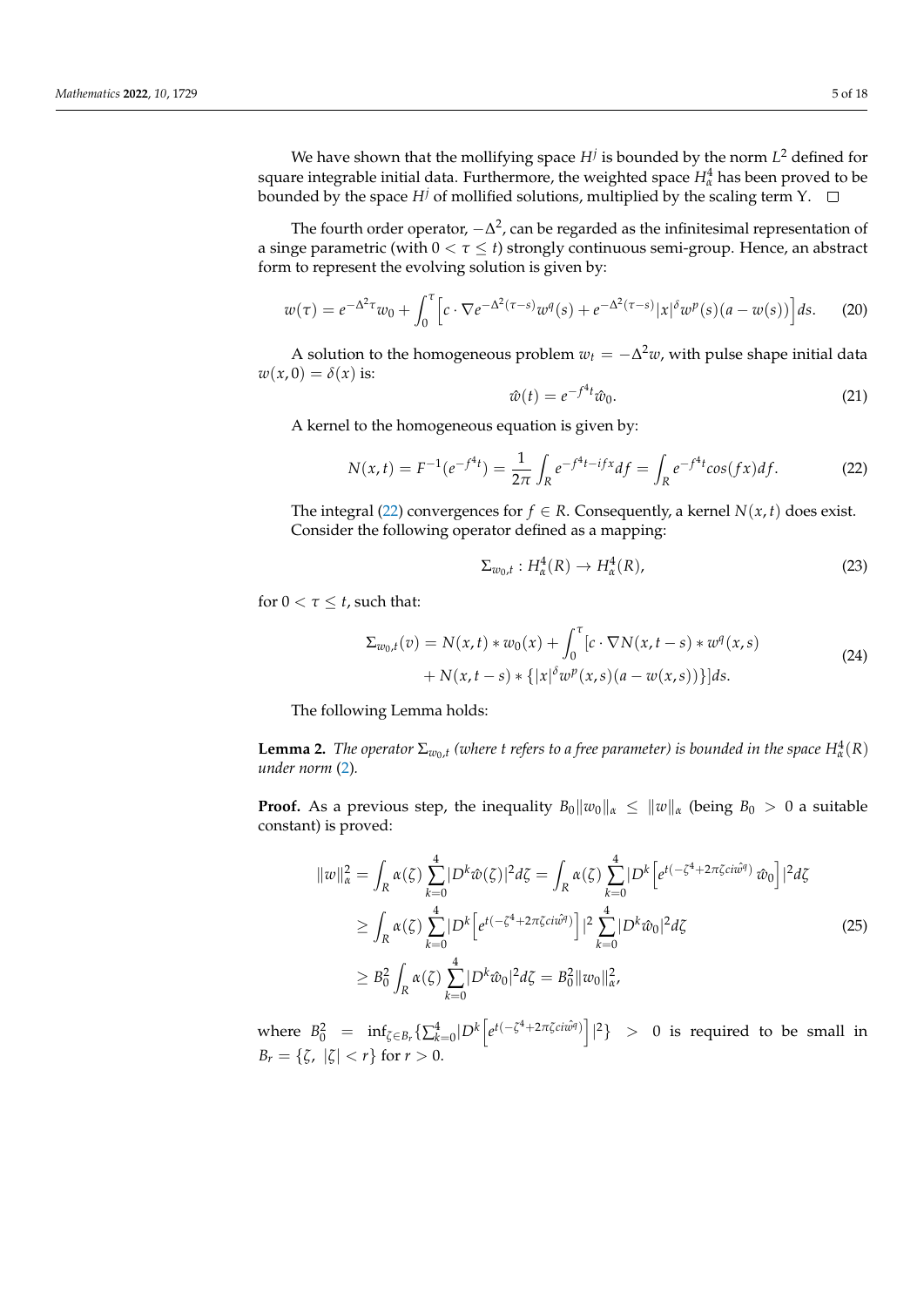Now, considering the single parametric operator  $\Sigma_{w_0,t}$ :

<span id="page-5-0"></span>
$$
\|\Sigma_{w_0,t}(w)\|_{\alpha} = \|\Sigma_{w_0,t}\|_{\alpha} \|w\|_{\alpha} \le \|N\|_{\alpha} \|w_0\|_{\alpha} + \int_0^{\tau} [\|c \cdot \nabla N\|_{\alpha} \|w^q\|_{\alpha} \n+ \|N\|_{\alpha} \| |x|^{\delta} \|_{\alpha} \|w\|_{\alpha}^p \|a - w\|_{\alpha} ]ds \n\le \left[ \|N\|_{\alpha} \frac{1}{B_0 t} + \int_0^{\tau} [\|c \cdot \nabla N\|_{\alpha} \|w_0^{q-1}\|_{H^j} + \|N\|_{\alpha} \| |x|^{\delta} \|_{\alpha} \|w\|_{\alpha}^{p-1} | \|a\|_{\alpha} - B_0 \|w_0\|_{\alpha} | \right] ds \n t \|w\|_{\alpha} .
$$
\n(26)

Consider the inequalities in [\(14\)](#page-3-1) and [\(18\)](#page-3-0) to the terms  $\|w^{q-1}\|_{\alpha}$  and  $\|w^{p-1}\|_{\alpha}$ :

$$
\|w^{q-1}\|_{\alpha} \le \|w^{q-1}\|_{H^j} \le \|w_0^{q-1}\|_{H^j}, \quad \|w^{p-1}\|_{\alpha} \le \|w^{p-1}\|_{H^j} \le \|w_0^{p-1}\|_{H^j}.
$$
 (27)

Based on these inequalities and the convergent kernel *N*(*x*, *t*) shown in [\(22\)](#page-4-0) ( $||N||_{\alpha}$ finite), we conclude that the right hand side term in  $(26)$  is indeed bounded. Therefore, the mapping  $\Sigma_{w_0,t}$ ,  $\forall t > 0$  is bounded.

### *2.3. Uniqueness*

The objective in this section is to show that the mapping  $\Sigma_{w_0,t}$  as defined in [\(23\)](#page-4-1) has a single fix point, i.e.,  $w(x, t) = \sum_{w_0, t} (w(x, t))$ . To this end, the following holds:

<span id="page-5-1"></span>
$$
\|\Sigma_{w_{0},t}(w_{1}) - \Sigma_{w_{0},t}(w_{2})\|_{\alpha} \leq \int_{0}^{\tau} \|c \cdot \nabla N(x,t-s) * (w_{1}^{q} - w_{2}^{q}) + N(x,t-s) * [w_{1}^{p}(a-w_{1}) - w_{2}^{p}(a-w_{2})] \| |x|^{\delta} \|_{\alpha} \|_{\alpha} ds
$$
  
\n
$$
= \int_{0}^{\tau} \|\int_{\tau}^{s} \{c \cdot \nabla N(x,t-s-v)(w_{1}^{q} - w_{2}^{q}) + N(x,t-s-v)[w_{1}^{p}(a-w_{1}) - w_{2}^{p}(a-w_{2})] \| |x|^{\delta} \|_{\alpha} \} dv \|_{\alpha} ds
$$
  
\n
$$
\leq \int_{0}^{\tau} \int_{\tau}^{s} \{ \|c \cdot \nabla N(x,t-s-v)(w_{1}^{q} - w_{2}^{q}) \|_{\alpha} \| |x|^{\delta} \|_{\alpha} \} dv ds
$$
  
\n
$$
+ \| N(x,t-s-v)[w_{1}^{p}(a-w_{1}) - w_{2}^{p}(a-w_{2})] \|_{\alpha} \| |x|^{\delta} \|_{\alpha} \} dv ds
$$
  
\n
$$
= \int_{0}^{\tau} \int_{\tau}^{s} \{ \|c \cdot \nabla N(x,t-s-v) \|_{\alpha} \| w_{1}^{q} - w_{2}^{q} \|_{\alpha} |_{\alpha} \} dv ds
$$
  
\n
$$
+ \| N(x,t-s-v) \|_{\alpha} \| w_{1}^{p}(a-w_{1}) - w_{2}^{p}(a-w_{2}) \|_{\alpha} \| |x|^{\delta} \|_{\alpha} \} dv ds
$$
  
\n
$$
\leq \Lambda \int_{0}^{\tau} \int_{\tau}^{s} \{ \| w_{1}^{q} - w_{2}^{q} \|_{\alpha} + \| w_{1}^{p}(a-w_{1}) - w_{2}^{p}(a-w_{2}) \|_{\alpha} \| |x|^{\delta} \|_{\alpha} \} dv ds.
$$

Note that *N* and  $∇$ *N* are bounded functions as per the converge condition in [\(22\)](#page-4-0), then:

$$
\Lambda = \sup\{\|N(x, t - s - \nu)\|_{\alpha}, \|c \cdot \nabla N(x, t - s - \nu)\|_{\alpha}; \ x \in R, \ \forall t > 0, \ \}
$$
 (29)

is finite ∀*s* and ∀*ν*.

The intention now is to assess each of the integrals in [\(28\)](#page-5-1). To this end, the following supporting functions are previously defined:

$$
A(\epsilon,s) = \begin{cases} \frac{w_1(\epsilon,s)^q - w_2(\epsilon,s)^q}{w_1(\epsilon,s) - w_2(\epsilon,s)} & \text{for } w_1 \not\equiv w_2 \\ q w_1^{q-1} & \text{otherwise} \end{cases}, \quad B(\epsilon,s) = \begin{cases} \frac{w_1(\epsilon,s)^p - w_2(\epsilon,s)^p}{w_1(\epsilon,s) - w_2(\epsilon,s)} & \text{for } w_1 \not\equiv w_2 \\ w_1^{p-1} & \text{otherwise} \end{cases}.
$$
 (30)

Given fixed values for  $\epsilon$  and  $s$ , the functions  $A(\epsilon, s)$  and  $B(\epsilon, s)$  are bounded. Hence, assume the following definitions of  $c_0$  and  $k_0$ :

$$
0 \leq A(\epsilon, s) \leq c_0(q, \|w_0\|_{\infty}, T), \quad 0 \leq B(\epsilon, s) \leq k_0(p, \|w_0\|_{\infty}, T). \tag{31}
$$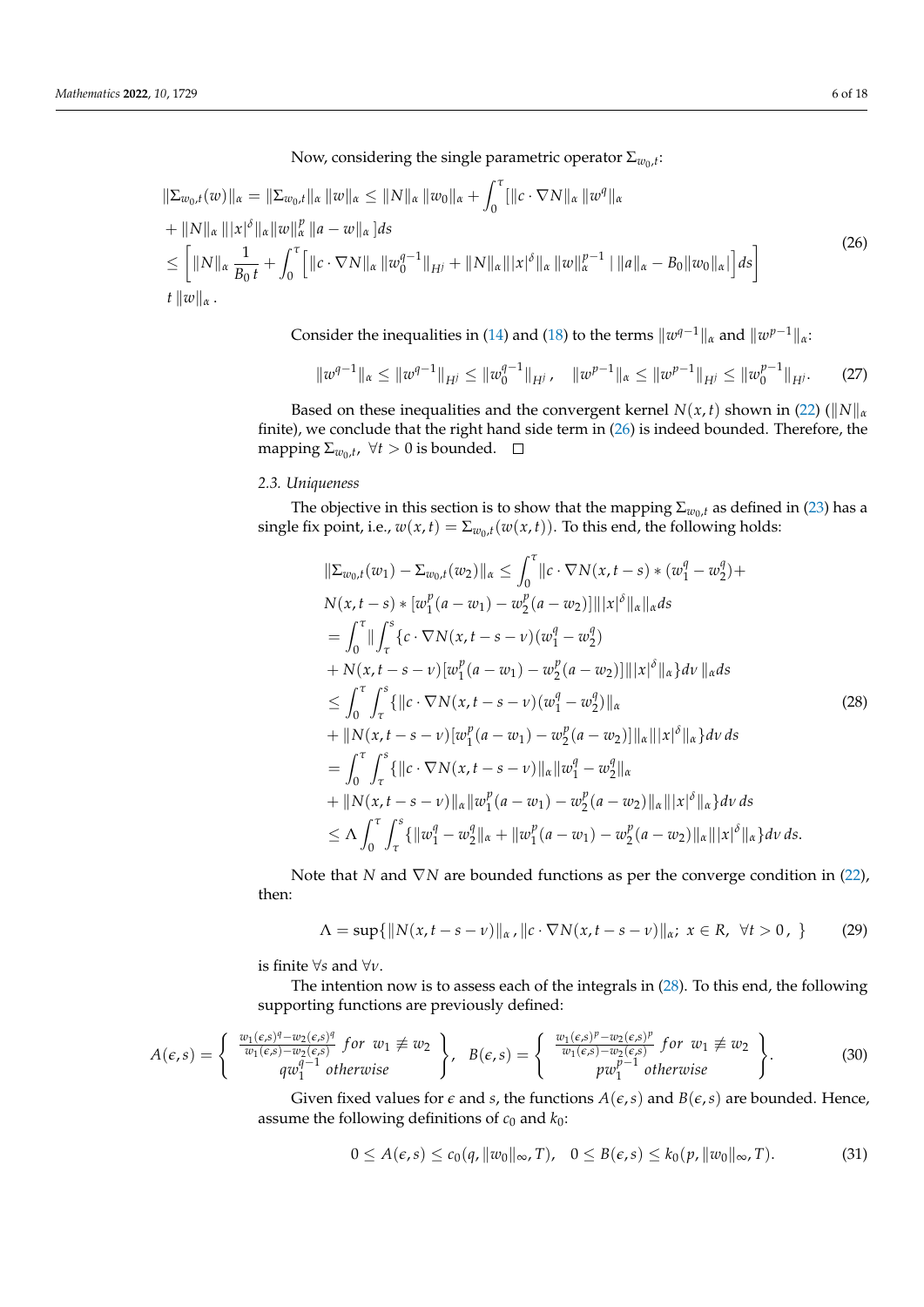So that:

$$
|w_1^q - w_2^q| \le c_0 |w_1 - w_2|, \quad |w_1^p - w_2^p| \le k_0 |w_1 - w_2|.
$$
\n
$$
(32)
$$

In the proximity of the stationary solution  $w = a$ , any solution is convergent (this is further analyzed in the travelling waves study afterwards). Hence, consider *M* = max $\{a - w_1, a - w_2\}$ :

$$
\| [w_1^p(a - w_1) - w_2^p(a - w_2)] \|_{\alpha}^2 = \int_R \alpha(\zeta) \sum_{k=0}^4 |D^k[w_1^p(a - w_1) - w_2^p(a - w_2)]|^2 d\zeta
$$
  
\n
$$
= \int_R \alpha(\zeta) \left\{ |w_1^p(a - w_1) - w_2^p(a - w_2)|^2 + \sum_{k=1}^4 |D^k[w_1^p(a - w_1) - w_2^p(a - w_2)]|^2 \right\} d\zeta
$$
  
\n
$$
\leq 25M \int_R \alpha(\zeta) \left\{ k_0^2 |(w_1 - w_2)|^2 + \sum_{k=1}^4 \sum_{i=1}^k k_0^2 |D^k[w_1 - w_2]|^2 \right\} d\zeta
$$
  
\n
$$
= 25M k_0^2 \int_R \alpha(\zeta) \sum_{k=0}^4 |D^k[w_1 - w_2]|^2 d\zeta = 25M k_0^2 ||w_1 - w_2||_{\alpha}^2.
$$
 (33)

Consequently:

$$
\|\Sigma_{w_0,t}(w_1) - \Sigma_{w_0,t}(w_2)\|_{\alpha} \le M^{1/2} (5 k_0 \| |x|^{\delta} \|_{\alpha} + c_0) \int_0^{\tau} \int_{\tau}^s \|w_1 - w_2\|_{\alpha} ds dv
$$
  
=  $M^{1/2} (5 k_0 \| |x|^{\delta} \|_{\alpha} + c_0) \tau(\tau - s) \|w_1 - w_2\|_{\alpha},$  (34)

where the term  $\| |x|^\delta \|_{\alpha} < \infty$  under the norm in [\(2\)](#page-1-1).

Given a ball centered in  $0 < \tau \leq t$  with an amplitude as a multiple of  $\tau - s$ , uniqueness applies in the limit  $w_1 \swarrow w_2$  resulting in a contractive  $\Sigma_{w_0,t}$ , such that  $\Sigma_{w_0,t}(w_1) \swarrow w_1$  in the space  $H^4_\alpha$ .

# **3. Travelling Waves**

Travelling waves profiles are given by  $w(x, t) = \chi(\omega)$ ,  $\omega = x \cdot n_d - \lambda t \in R$ , being  $n_d \in R$  a unit vector providing the travelling wave propagation direction,  $\lambda$  is the travelling wave velocity and  $\chi \in L^2_{loc}(R) \cap L^{\infty}(R)$  or  $\chi \in L^2(R) \cap L^{\infty}(R) \cap H^4_{\alpha}(R)$ ,  $\xi \in L^2(R) \cap$ *L*<sup>∞</sup>(*R*) ∩ *H*<sup>4</sup>(*R*) in the proximity of the stationary solutions *w* = 0 and *w* = *a*.

For  $n_d = (1, 0, ..., 0)$ ,  $w(x, t) = \chi(\omega)$ ,  $\omega = x - \lambda t \in R$ .

In the sake of simplicity, the advection vector  $c$  acts in the same direction  $n_d$ . Hence:

$$
-\lambda \chi' = -\chi^{(4)} + c(\chi^q)_x + |x|^\delta \chi^p(a-\chi). \tag{35}
$$

Consider a truncation for the term  $|x|^\delta$ , to control the growing behaviour of the degenerate reaction:

$$
|x|_{\epsilon}^{\delta} = \left[ \begin{array}{cc} |x|^{\delta} , & 0 \le |x| < \epsilon \\ \epsilon^{\delta} , & |x| \ge \epsilon \end{array} \right]. \tag{36}
$$

Then, the associated problem  $P'$  is given as:

<span id="page-6-0"></span>
$$
-\lambda \chi' = -\chi^{(4)} + c(\chi^q)_x + |x|_{\epsilon}^{\delta} \chi^p(a-\chi) \leq -\chi^{(4)} + c(\chi^q)_x + \epsilon^{\delta} \chi^p(a-\chi). \tag{37}
$$

Note that the truncated term  $|x|_{\epsilon}^{\delta}$  allows us to define finite balls in the spatial domain where the travelling wave profiles evolve. Based on this, the following Lemma characterizes the travelling waves motion: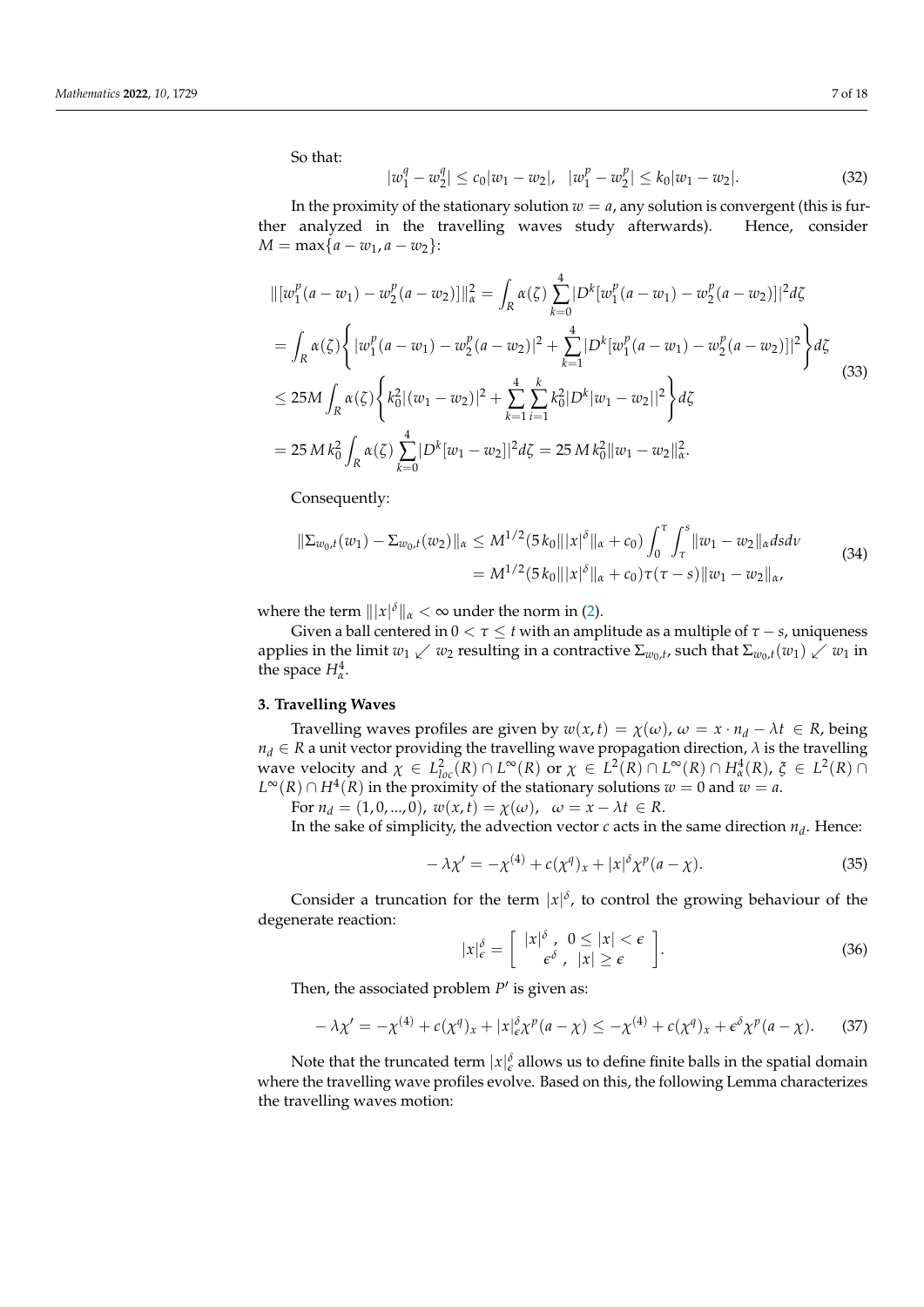**Lemma 3.** *The travelling wave velocity*  $\lambda$  *is positive (i.e., the travelling waves moves from*  $\omega \rightarrow$ −∞ *to ω* → ∞*) provided the following condition is met:*

<span id="page-7-1"></span>
$$
c > \frac{\left(\frac{1}{p+1}a - \frac{1}{p+2}\right)\epsilon^{\delta}}{q\left(\frac{1}{q-1} - 2\right)},
$$
\n(38)

 $\alpha$  *where*  $\epsilon^\delta > 0$ *. The travelling wave velocity*  $\lambda$  *is negative for*  $c < \delta$  $\left(\frac{1}{p+1}a-\frac{1}{p+2}\right)e^{\delta}$ *q*( $\frac{1}{q(1-1)}$  −2) *. Furthermore, the travelling wave stops for c* =  $\left(\frac{1}{p+1}a-\frac{1}{p+2}\right)\epsilon^{\delta}$  $\frac{q(\frac{1}{q-1}-2)}{q(\frac{1}{q-1}-2)}$ .

**Proof.** Multiply [\(37\)](#page-6-0) by  $\chi'$ :

<span id="page-7-0"></span>
$$
-\lambda(\chi')^2 = -\chi^{(4)}\chi' + c(\chi^q)_{x}\chi' + \epsilon^{\delta} a\chi^p\chi' - \epsilon^{\delta}\chi^{p+1}\chi',
$$
\n(39)

Upon integration in each of the terms:

$$
\int \chi^{(4)} \chi' = \chi' \chi^{(3)} - \int \chi^{(3)} \chi^{(2)} = \chi' \chi^{(3)} - \left( \chi^{(2)} \chi^{(2)} - \int \chi^{(2)} \chi^{(3)} \right)
$$
  
=  $\chi' \chi^{(3)} - \chi^{(2)} \chi^{(2)} + \int \chi^{(2)} \chi^{(3)} = \chi' \chi^{(3)} - \chi^{(2)2} + \chi' \chi^{(3)} - \int \chi^{(4)} \chi'.$  (40)

Then

$$
\int \chi^{(4)} \chi' = \frac{1}{2} (2\chi' \chi^{(3)} - \chi^{(2)2}). \tag{41}
$$

The last integral is calculated between  $\omega \to -\infty$  and  $\omega \to +\infty$ . In addition and in the asymptotic approximation, we consider:

$$
\chi'(-\infty) = \chi^{(2)}(-\infty) = \chi^{(3)}(-\infty) = 0,
$$
  
\n
$$
\chi'(\infty) = \chi^{(2)}(\infty) = \chi^{(3)}(\infty) = 0.
$$
\n(42)

As a consequence:

$$
\int_{-\infty}^{\infty} \chi^{(4)} \chi' = 0.
$$
 (43)

Now, for the integral involving the advection term:

$$
c \int (\chi^q)_x \chi' = c(\chi^q)_x \chi - c \int q(q-1) \chi^{q-1} \chi' - cq \int \chi^q \chi^{(2)}.
$$
 (44)

Note that  $\int \chi^{q-1} \chi' = \chi^{q-1} \chi - \int (\chi^{q-1})_x \chi$ ,  $\int \chi^q \chi^{(2)} = \chi^q \chi' - \int (\chi^q)_x \chi'$ . Compiling all the exposed:

$$
(1-q)c\int (\chi^q)_x\chi' = -cq(q-1)\chi^q + cq(q-1)\int \chi(\chi^{q-1})_x.
$$
 (45)

Again, the integral on the right reads:

$$
\int \chi(\chi^{q-1})_x = \frac{1}{q-1} \chi^q - \chi^q,\tag{46}
$$

so that:

$$
c \int_{-\infty}^{\infty} (\chi^q)_x \chi' = c q \left( 2\chi^q - \frac{1}{q-1} \chi^q \right)_{-\infty}^{\infty} = c q \left( \frac{1}{q-1} - 2 \right).
$$
 (47)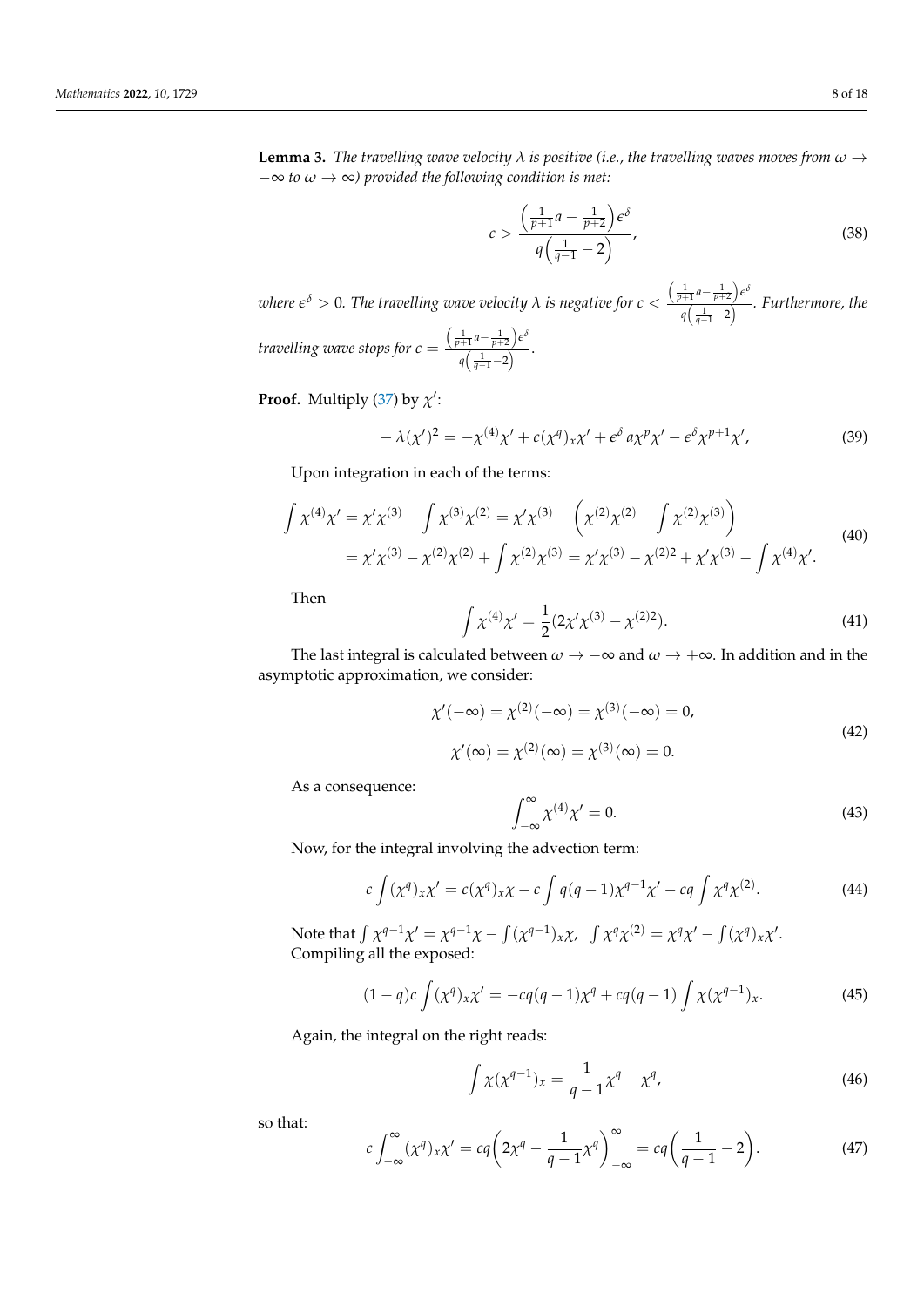Now, the integrals involving the reaction terms read:

$$
\int \chi^p \chi' = \chi^p \chi - \int p \chi^p \chi' \to \int_{-\infty}^{\infty} \chi^p \chi' = \frac{1}{p+1} [\chi^p \chi]_{-\infty}^{\infty} = \frac{1}{p+1} (0-1) = -\frac{1}{p+1}.
$$
 (48)

Similarly:

$$
\int \chi^{p+1} \chi' = -\frac{1}{p+2}.\tag{49}
$$

Compiling, in [\(39\)](#page-7-0), the different integrals assessed:

$$
-\lambda \int (\chi')^2 = 0 + c q \left(\frac{1}{q-1} - 2\right) - \frac{1}{p+1} a \epsilon^{\delta} + \frac{1}{p+2} \epsilon^{\delta},\tag{50}
$$

such that

$$
\lambda = \frac{\left(2 - \frac{1}{q-1}\right)c q + \frac{1}{p+1}a\epsilon^{\delta} - \frac{1}{p+2}\epsilon^{\delta}}{\int (\chi')^2}.
$$
\n(51)

Note that  $\epsilon > 0$ . In addition,  $a > 1$ , then the term:

$$
\frac{1}{p+1}a\epsilon^{\delta}-\frac{1}{p+2}\epsilon^{\delta}>0.
$$

The problem *P* is recovered for  $\epsilon \to \infty$ , then the expression obtained for  $\lambda$  permits to prove the lemma postulations.  $\square$ 

#### <span id="page-8-0"></span>*3.1. Instabilities in the Domain of Travelling Waves*

The objective in this section is to characterize instability of travelling wave profiles close the critical points in [\(37\)](#page-6-0) at  $\chi = 0$  and  $\chi = a$ . The analysis followed is based on a set of Theorems and Lemmas that were previously introduced to study unstable spatial patterns of solutions in a high order operator with odd spatial derivative [\[25\]](#page-17-0), in a Cahn–Hilliard equation [\[24\]](#page-17-11) and in a Kuramoto–Sivashinsky equation [\[38\]](#page-17-12). Note that some modifications are encountered in our analysis compared to that in the previous equations mentioned.

<span id="page-8-1"></span>**Lemma 4.** Consider the Hilbert–Sobolev spaces  $H^4$ ,  $H^4_\alpha$ . In addition, consider the Lebesgue  $L^2$ . The *following inequalities hold:*  $\|w\|_{L^2}\leq C_1\|w\|_{H^4}$ ,  $\|w\|_{L^2}\leq C_2\|w\|_{\alpha}$  *i.e., any finite mass solution is bounded by the space of oscillating solutions.*

**Proof.** Based on [\(4\)](#page-2-1):

$$
||w||_{H^{4}} = \int_{R} e^{4\omega^{2}} |\hat{w}(\omega, t)|^{2} d\omega \ge \inf_{\omega \in (-\infty, \infty)} \{e^{4\omega^{2}}\} \int_{R} |\hat{w}(\omega, t)|^{2} d\omega = ||w||_{L^{2}}, \quad (52)
$$

which implies  $C_1 = 1$ . Now, considering the norm in [\(2\)](#page-1-1):

$$
||w||_{L^2} \le \int_R \sum_{k=0}^4 |D^k w(\zeta)|^2 d\zeta \le \int_R \alpha(\zeta) \sum_{k=0}^4 |D^k w(\zeta)|^2 d\zeta = ||w||_{\alpha},\tag{53}
$$

a.e. in *R*. Then it suffices to assume  $C_2 = 1$ 

Convergence of travelling waves profiles to the stationary solutions  $w = 0$  and  $w = a$ can be studied based on the definition of a perturbed function,  $\mu(x, t)$ , that measures the distance between the actual solution and the travelling wave profile:  $\mu(x, t) = w(x, t)$  $\chi(x,t)$ . The problem *P* [\(1\)](#page-1-0) is now formulated with the new function *µ* and the profile *χ* in the proximity of  $\mu = 0$  and considering  $w(x, t) = \mu(x, t) + \chi(x, t)$ . Note that the main terms are given by the high order operator as a source of unstable patterns and the advection term that introduces derivatives as well: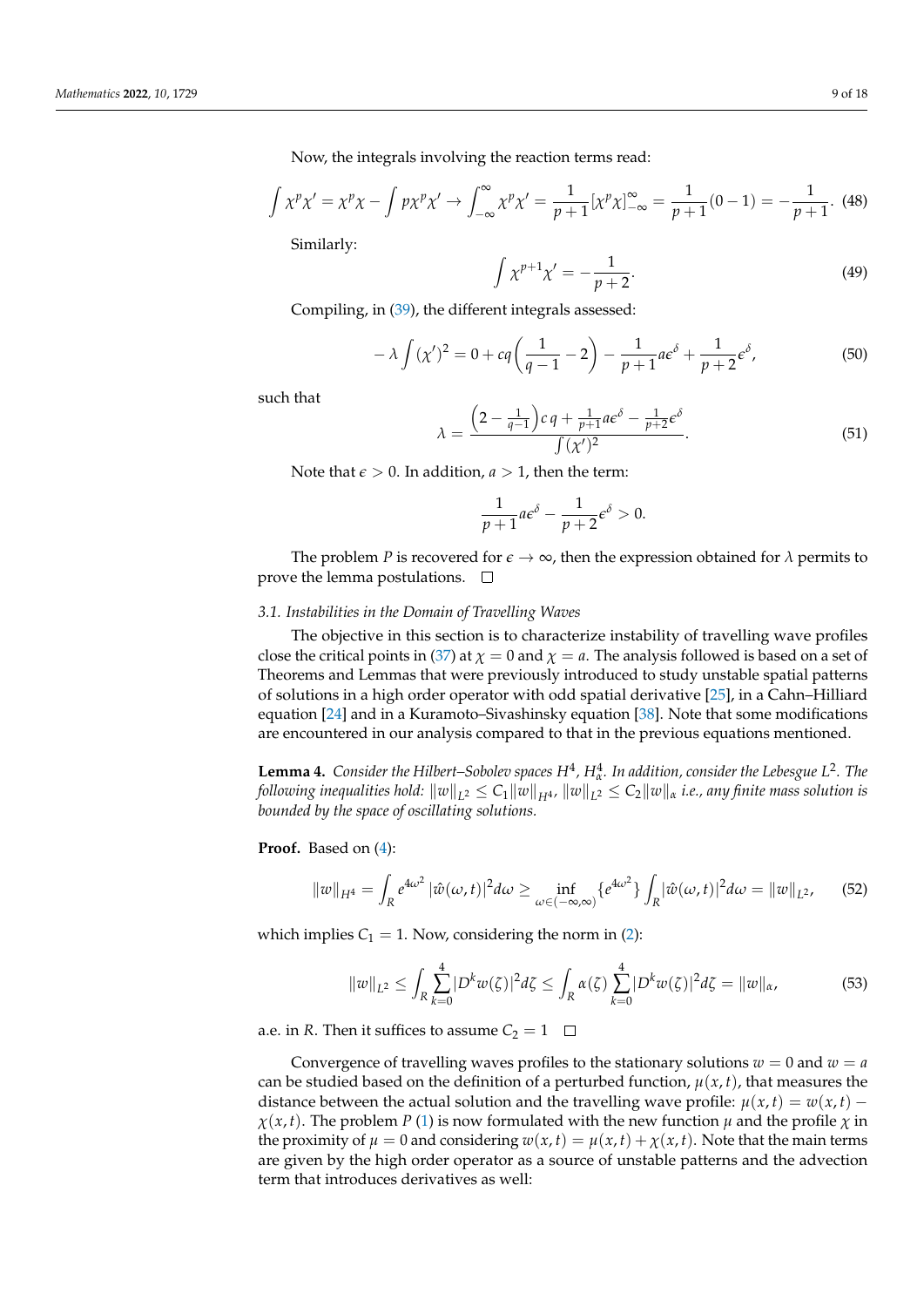$$
\mu_t = -\mu^{(4)} + \frac{1}{2} \sum_{k=0}^{\infty} \binom{q}{k} (q-k)c\mu^{q-k-1} \chi^q \mu_x + \frac{c}{2} \sum_{k=0}^{\infty} \binom{q}{k} \mu^{q-k} \chi^{q-1} \chi_x.
$$
 (54)

Assume the definition of:

$$
\mu_t = L_0 \mu + \Phi(\mu), \tag{55}
$$

where  $L_0 = -D_x^4$  and  $\Phi(\mu) = \frac{1}{2} \sum_{k=0}^{\infty} {q \choose k}$ *k*<sub>2</sub>(*q* − *k*)*c* $\mu$ <sup>*q*−*k*−1</sup> $\chi$ <sup>*q*</sup> $\mu$ <sub>*x*</sub> +  $\frac{c}{2}$   $\sum_{k=0}^{\infty}$  ( $\frac{q}{k}$ <sup>*q*</sup>)</del> $\mu$ <sup>*q*−*k*</sup> $\chi$ <sup>*q*−1</sup> $\chi$ *x*. The coming Lemma aims to provide bounds to the advection term:

**Lemma 5.**  $\Phi: H^4 \to L^2$  is a continuous mapping. In addition, there exist  $\varepsilon_0 > 0$ ,  $\varepsilon > 1$  and  $C_3 > 0$  *such that*  $\|\Phi(\mu)\|_{L^2} < C_3 \|\mu\|_{H^4}^{\varepsilon}$ , provided  $0 < {\|\mu\|}_{H^4} < \varepsilon_0$ .

**Proof.**

$$
\|\Phi(\mu)\|_{L^{2}} \leq \|\Phi(\mu)\|_{H^{4}} \leq \frac{1}{2} \sum_{k=0}^{\infty} {q \choose k} (q-k)c \|\mu^{q-k-1}\|_{H^{4}} \|\chi^{q}\|_{\infty} \omega_{1} \|\mu\|_{H^{4}} + \frac{c}{2} \sum_{k=0}^{\infty} {q \choose k} \|\mu^{q-k-1}\|_{H^{4}} \|\mu\| \|\chi^{q-1}\|_{\infty} \|\chi_{x}\|_{\infty},
$$
\n(56)

where the constant  $\omega_1 > 0$  comes from the local application of Gronwall's inequality  $\|\mu_x\|_{H^4} \leq \omega_1 \|\mu\|_{H^4}$ . Then:

$$
\|\Phi(\mu)\|_{H^4} \le (\|\chi^q\|_{\infty}\omega_1 + \|\chi^{q-1}\|_{\infty}\|\chi_x\|_{\infty})\frac{c}{2} \sum_{k=0}^{\infty} \binom{q}{k} (q-k)\|\mu\|_{H^4}^{-k-1} \|\mu\|_{H^4}^{q+1}.
$$
 (57)

$$
\|\Phi(\mu)\|_{L^2} \le \|\Phi(\mu)\|_{H^4} \le C_3 \|\mu\|_{H^4}^{\varepsilon},\tag{58}
$$

 $\text{such that } \varepsilon = q + 1 \text{ and } C_3 = (\|\chi^q\|_{\infty}\omega_1 + \|\chi^{q-1}\|_{\infty}\|\chi_{x}\|_{\infty})\frac{c}{2} \sum_{k=0}^{\infty} \binom{q}{k}$  $_{k}^{q}$  $(q-k)N$ , for a sufficiently large  $N \ge \sum_{k=0}^{\infty} ||\mu||_{H^4}^{-k-1}$  $\frac{-\kappa-1}{H^4}$ .

It shall be noted that the last Lemma can be similarly treated for the mapping Φ : *H*<sub>*α*</sub>  $\rightarrow$  *L*<sup>2</sup>, provided there exist *r*  $> 0$ , *ε*  $> 1$  and *C*<sub>4</sub>  $> 0$  such that  $\|\Phi(\mu)\|_{L^2} < C_4 \|\mu\|_{\alpha}^{\varepsilon}$ ,  $f \text{ for } 0 < \| \mu \|_\varepsilon < r.$  In this case  $C_4 = ( \| \chi^q \|_\infty \omega_1 + \| \chi^{q-1} \|_\infty \| \chi_x \|_\infty) \frac{c}{2} \sum_{k=0}^\infty \binom{q}{k}$  $_{k}^{q}(q-k)N_{1}$ , for a sufficiently big  $N_1 \ge \sum_{k=0}^{\infty} ||\mu||_{\alpha}^{-k-1}$ .

The mapping  $\Sigma_{\mu_0,t}$  is bounded (refer to Lemma [2\)](#page-4-2), then and considering the exponential representation to the linear operator *L*0, the following Lemma is shown:

**Lemma 6.** *The high order linear operator L*<sup>0</sup> *generates the bounded abstract evolution e tL*<sup>0</sup> *that complies with:*

$$
\int_0^1 \|e^{tL_0}\|_{L^2 \to H^4} = A_1 < \infty, \qquad \int_0^1 \|e^{tL_0}\|_{L^2 \to H^4_\alpha} = A_2 < \infty \tag{59}
$$

**Proof.** First, the following exponential representation holds for any homogeneous solution:

$$
\hat{\mu}(f,t) = e^{-tf^4} \hat{\mu}_0(f). \tag{60}
$$

Then

$$
\|\mu\|_{H^{4}} \leq \|e^{-tf^{4}}\|_{H^{4}} \|\mu_{0}\|_{H^{4}} \leq \sup_{f \in (-\infty,\infty)} \{e^{4f^{2}-2tf^{4}}\} \|\mu_{0}\|_{L^{2}},
$$
\n(61)

$$
\|e^{-tf^4}\|_{L^2\to H^4}\|\mu_0\|_{L^2}\leq\|e^{-tf^4}\|_{H^4}\|\mu_0\|_{H^4}\leq \sup_{f\in(-\infty,\infty)}\{e^{4f^2-2tf^4}\}\|\mu_0\|_{L^2}.\tag{62}
$$

Then

$$
||e^{-tf^4}||_{L^2 \to H^4} \le \sup_{f \in (-\infty,\infty)} \{e^{4f^2 - 2tf^4}\} = e^{2t^{-1}}, \quad 0 < t \le 1. \tag{63}
$$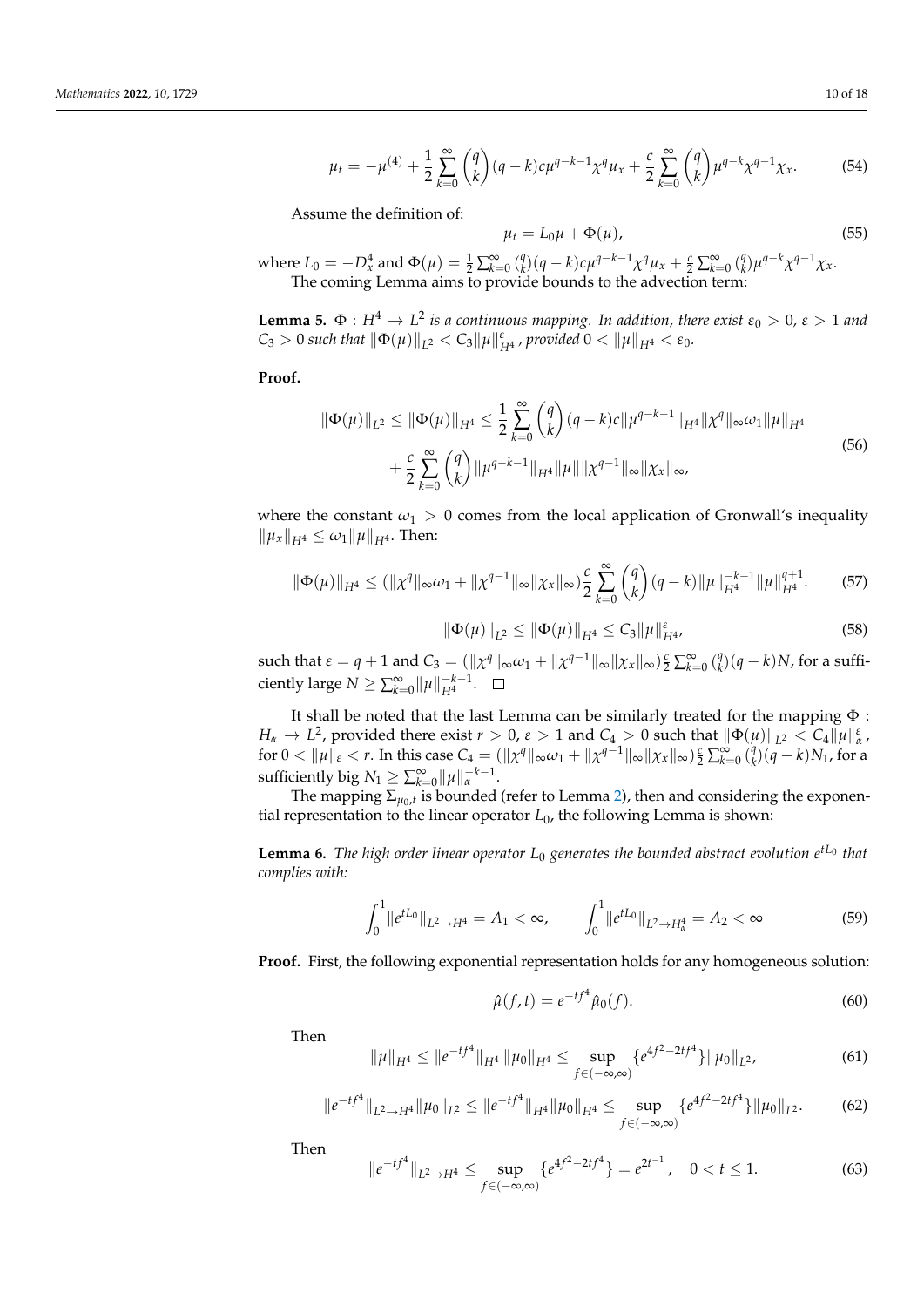A finite *A*<sup>1</sup> is get after integration with regards to *t* in the interval (0, 1]. Similarly, for  $A_2$ :

$$
\|\mu\|_{\alpha}^{2} = \int_{R} \alpha(f) \sum_{k=0}^{4} |D^{k}\hat{\mu}(f)|^{2} df \le 2Y^{2} \int_{R^{+}} e^{a_{0}f^{4/3}} |\hat{\mu}(f)|^{2} df
$$
  
\n
$$
\le 2Y^{2} \int_{R^{+}} e^{a_{0}f^{4/3} - 2tf^{4}} |\hat{\mu}_{0}(f)|^{2} df \le 2Y^{2} \sup_{f \in (0,\infty)} \{e^{a_{0}f^{4/3} - 2tf^{4}}\} ||\mu_{0}||_{L^{2}}^{2}
$$
(64)  
\n
$$
= 2Y^{2} e^{A_{c} a_{0}^{3/2}t^{-1/2}} ||\mu_{0}||_{L^{2}}^{2}, \quad ||\mu||_{\alpha} \le 2^{\frac{1}{2}} Ye^{\frac{A_{c}}{2} a_{0}^{3/2}t^{-1/2}} ||\mu_{0}||_{L^{2}}^{2}.
$$

where  $A_c > 0$  is a suitable constant obtained after standard operations. Note that  $||e^{-tf^4}||_{L^2 \to H^4_\alpha} ||\mu_0||_{L^2} \le ||\mu||_\alpha$ , and

$$
\|e^{-tf^4}\|_{L^2\to H^4_\alpha} \le 2^{\frac{1}{2}} Y e^{\frac{A_c}{2} a_0^{3/2} t^{-1/2}}.
$$
\n(65)

A finite value for  $A_2$  is obtained upon integration with regards to  $t$  in the interval  $(0, 1]$ .  $\square$ 

The following objective consists on characterizing the spectrum of the operator *L* in the proximity of the critical points. To this end, it shall be considered that the inherent instability criteria requires *L* to satisfy the following Lemma:

<span id="page-10-0"></span>**Lemma 7.** *The local spectrum of L* [\(6\)](#page-2-0) *in*  $H^4$ , *in the proximity of the equilibrium at*  $w = 0$  *and*  $w = a$ , has at least one eigenvalue (s) with positive real part ( $Re(s) > 0$ ).

**Proof.** The local spectrum of *L* can be shown based on the theory of Evans functions (refer to [\[39\]](#page-17-13)). In our case, we make use of a symbolic matrix representation to a linearized approach close the equilibrium points  $w = 0$  and  $w = a$ . To understand the influence of the travelling wave velocity,  $\lambda$ , a parametric analysis is presented in the form of homotopy graphs. First of all, assume the symbolic representation of [\(37\)](#page-6-0) given by:

$$
\begin{pmatrix} \chi_1 \\ \chi_2 \\ \chi_3 \\ \chi_4 \end{pmatrix}' = \begin{pmatrix} 0 & 1 & 0 & 0 \\ 0 & 0 & 1 & 0 \\ 0 & 0 & 0 & 1 \\ (a - \chi_1)|x|_{\epsilon}^{\delta} & \lambda + c q \chi_1^{q-1} & 0 & 0 \end{pmatrix} \begin{pmatrix} \chi_1 \\ \chi_2 \\ \chi_3 \\ \chi_4 \end{pmatrix}
$$
(66)

$$
\chi' = E(c, a, \lambda, x)F.
$$
\n(67)

Such that the characteristic polynomial to the matrix *E* is given by:

$$
P(s) = s4 - (cq\chi_1^{q-1} + \lambda)s + (\chi_1 - a)|x|_{\epsilon}^{\delta} = 0.
$$
 (68)

assume the approximation  $\chi_1 < \epsilon \to 0$ , then it is easily checked that  $P(s)$  has at least one root with positive real part. Given an arbitrary  $\epsilon$  in  $|x|_{\epsilon}^{\delta}$  and for  $0 < s << 1$  we have  $P(s)$  < 0, now for  $s$  >> 1,  $P(s)$  > 0. To further understand the root behaviours to the polynomial  $P(s)$  and with no loss of generality, assume  $|x|_{\epsilon}^{\delta} = 1$  (see Figures [1–](#page-11-0)[4](#page-12-0) to check on the root behaviour for different travelling waves velocities).

In the proximity of the equilibrium state  $\chi_1 = a$  and considering  $|x|_{\epsilon}^{\delta} = 1$ , the homotopy graphs show that there exists one eigengavalue *s* with positive real part (refer to Figures [5](#page-12-1) and [6\)](#page-12-2). Alternatively, this can be easily assessed to be  $s = (cqa^{q-1} + \lambda)^{\frac{1}{3}}$ .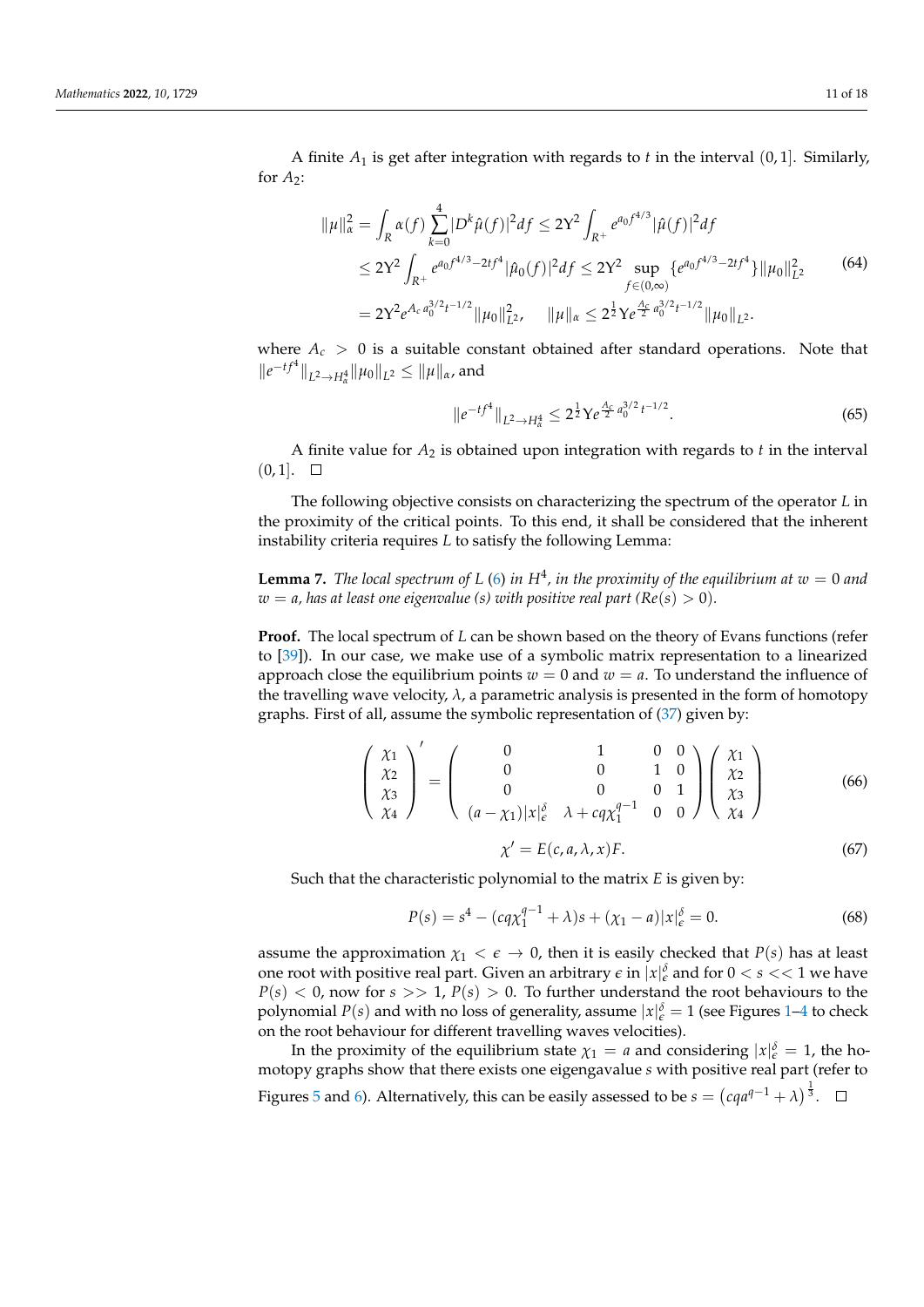<span id="page-11-0"></span>

**Figure 1.**  $\lambda = 1$  (left) and  $\lambda = 10$  (right).  $P(s)$  roots evolution in the complex domain (Real part in the horizontal and Imaginary in the vertical) for  $a = 1$ , with  $\chi_1 < \epsilon \to 0$  and  $|x|_{\epsilon}^{\delta} = 1$ . It shall be noted that there exists at least one root  $Re(s) > 0$ .



**Figure 2.** Root evolution for  $\lambda = 100$  (left) and  $\lambda = 1000$  (right). To this end,  $a = 1$ , with  $\chi_1 < \epsilon \to 0$ and  $|x|_{\epsilon}^{\delta} = 1$ . It shall be noted that there exists at least one root  $Re(s) > 0$ .



**Figure 3.** Root evolution for  $\lambda = -1$  (**left**) and  $\lambda = -10$  (**right**). To this end,  $a = 1$ , with  $\chi_1 < \epsilon \to 0$ and  $|x|_{\varepsilon}^{\delta} = 1$ . It shall be noted that there exists at least one root  $Re(s) > 0$ .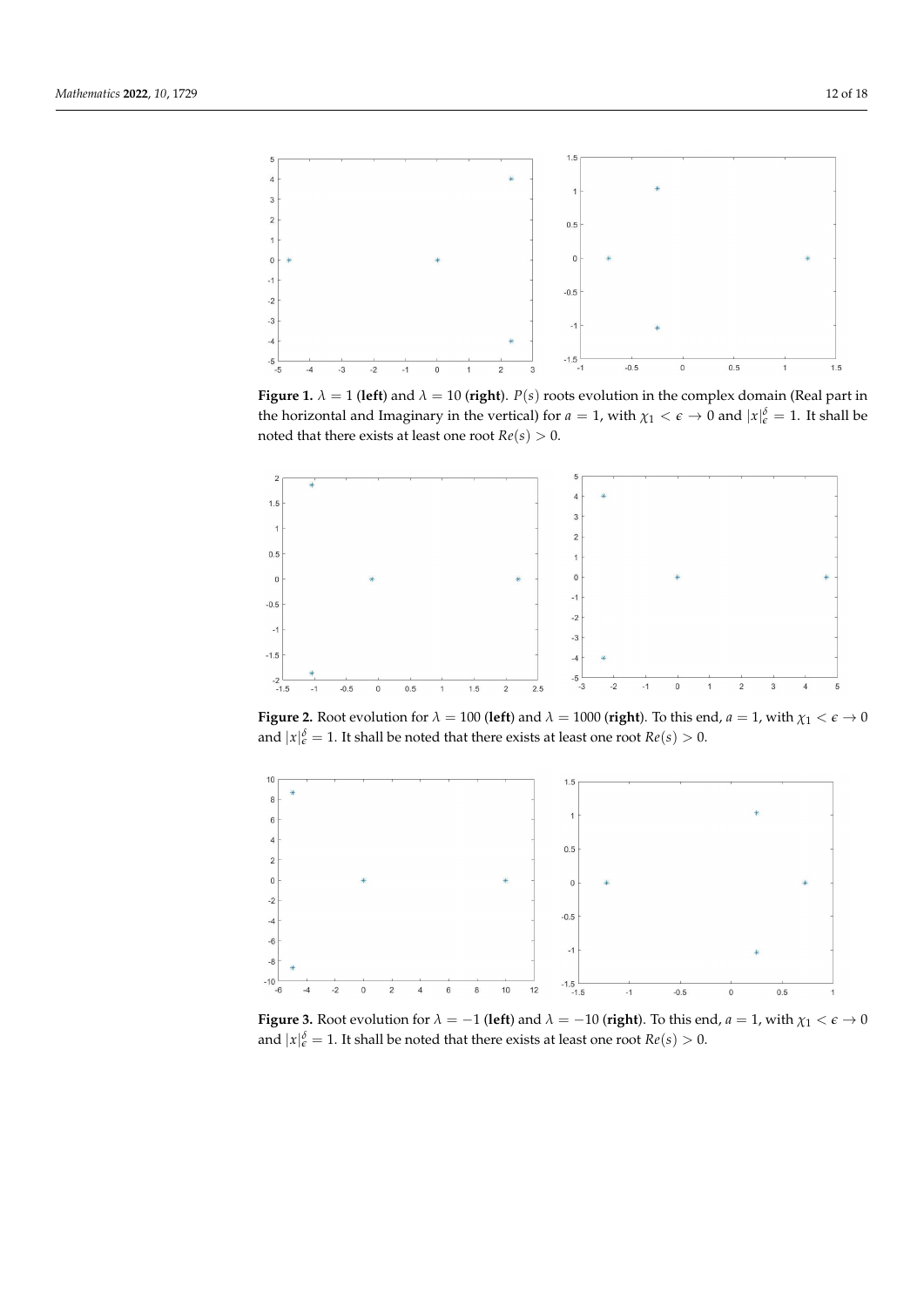<span id="page-12-0"></span>

**Figure 4.** Idem for  $\lambda = -100$  (**left**) and  $\lambda = -1000$  (**right**). To this end,  $a = 1$ , with  $\chi_1 < \epsilon \to 0$  and  $|x|_{\epsilon}^{\delta} = 1$ . It shall be noted that there exists at least one root  $Re(s) > 0$ .

<span id="page-12-1"></span>

**Figure 5.**  $\lambda = 1$  (**left**) and  $\lambda = 1000$  (**right**). *P(s)* roots evolution in the complex domain (Real part in the horizontal and Imaginary in the vertical) for  $a = 1$ , with  $\chi_1 \to a$  and  $|x|_{\epsilon}^{\delta} = 1$ . It shall be noted that there exists at least one root  $Re(s) > 0$ .

<span id="page-12-2"></span>

**Figure 6.** Idem for  $\lambda = -1$  (left) and  $\lambda = -1000$  (right). To this end,  $a = 1$ , with  $\chi_1 \to a$  and  $|x|_e^{\delta} = 1$ . It shall be noted that there exists at least one root  $Re(s) > 0$ .

# *3.2. Travelling Wave Exact Profiles and Positivity Conditions*

As discussed in Lemma [7,](#page-10-0) there exist complex roots associated to oscillating flows of solutions. Consequently, the philosophy initially provided in the seminal work in [\[1\]](#page-16-0) cannot be systematically followed. Indeed, the oscillating profiles induced by the high order operator make impossible to find a critical travelling wave speed for which oscillations do not exist, leading to purely monotonic exponential solutions. As an alternative idea, the problem is translated into searching for an appropriate travelling wave velocity for which solutions are positive in the first minimum and locally in time. The localization of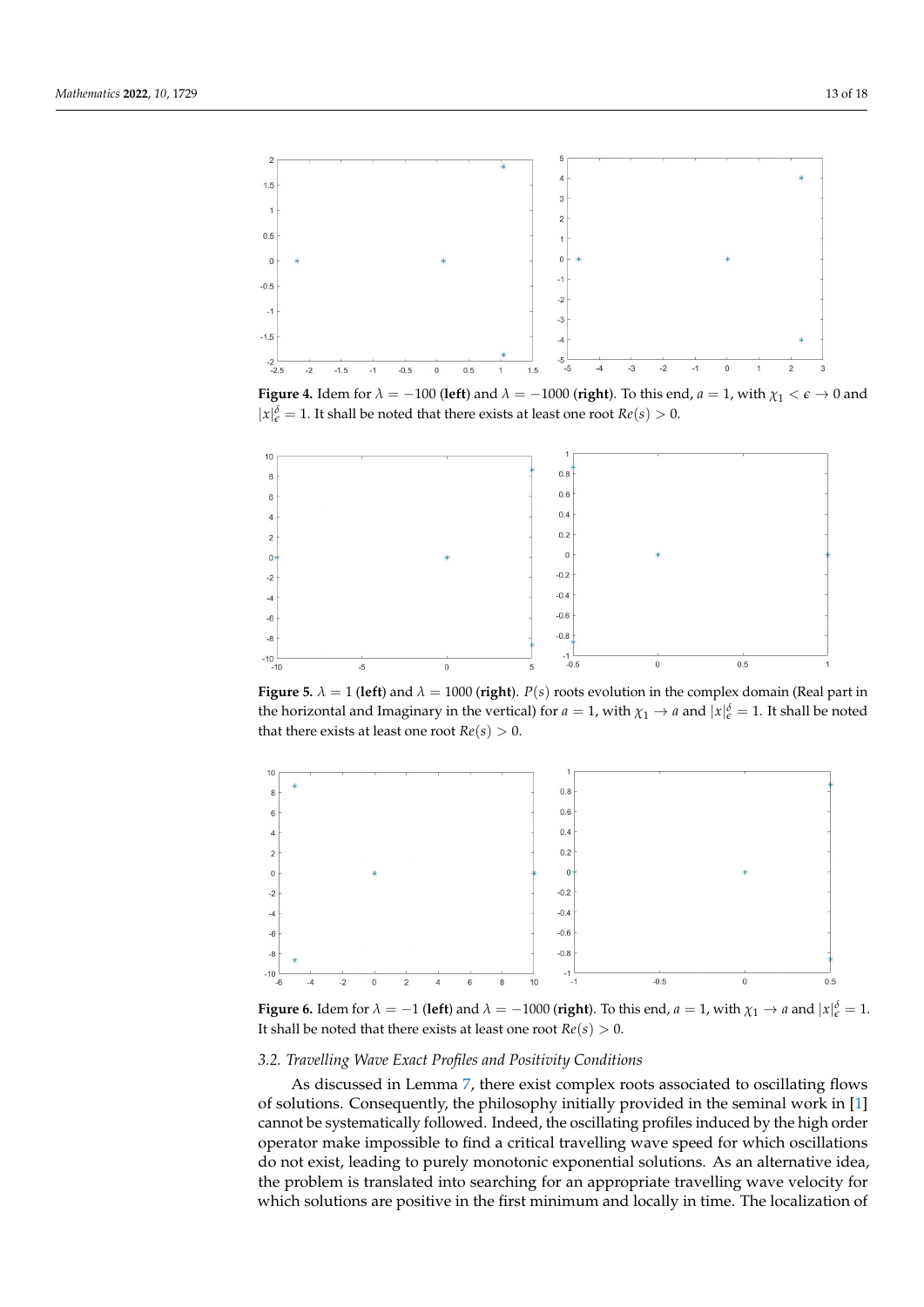such minimum is carried out in the travelling wave solutions and, likely, only in a local close domain in virtue of the heterogeneity in the reaction term. Hence, and in general, we postulate that it is not possible to search for global positive solutions ∀*ω* ∈ *R*, due to the introduced degenerate reaction and to the inherent instabilities associated to the operator (shown in Section [3.1](#page-8-0) that impedes the formulation of a maximum principle).

The analysis of exact travelling waves profiles is performed with the function bvp4c in MATLAB. This function employs an implicit Runge-Kutta with interpolant extensions [\[40\]](#page-17-14). Furthermore, the solver is based on a collocation procedure for which pseudo-boundary conditions shall be specified. In our case, the initial condition is given as a Heaviside step function of the form  $w_0(x) = a H(-x)$ . This function is relevant as it allows us to understand the behaviour of a positive initial mass (at  $x = \omega < 0$ ) and a null mass (for  $x = \omega > 0$ ). In addition, an heteroclinic connection is given between the two stationary solutions at  $w_0(x < 0) = a$  and  $w_0(x > 0) = 0$ . To avoid the impact of the pseudoboundary conditions, required by the collocation method, the domain has been considered large enough, i.e.  $\omega \in (-1000, 1000)$ . In addition, the maximum error assumed is 10<sup>-5</sup> and the number of nodes in the domain has been defined accordingly to 100,000.

Our idea is to explore the existence of a specific value in the variable  $\Pi = \lambda t$  for which the first travelling profile minimum is positive. The numerical routine has been executed for  $\lambda = 1$  with no loss of generality, so that a wide interval of *t* values have been introduced until the first profile minimum is positive. The numerical analysis reveals that it is not possible to find a unique travelling wave speed (valid for any time) for which the first minimum is positive, and hence, providing a stationary inner region of positive solutions. This observation is caused by the heterogeneous reaction. On the contrary, we show that the non-Lipschitz reaction term keeps solutions unstable. Further, the analysis is explored for *p* values close to one, where it is possible to conclude that positivity holds for a certain travelling wave speed and locally in time. In addition, it shall be assumed that the travelling profile moves from left to right, i.e. for particular values in *p*, *a*, *δ* and *q*, the advection coefficient *c* shall comply with [\(38\)](#page-7-1). To make the problem tractable, assume that  $q = 2$ ,  $p = 0.5$  (afterwards  $p = 0.999$  to explore quasi-Lipschitz conditions),  $a = 1$  and  $c = 1$ .

Based on the discussions hold, the following Lemma aims to compile the main findings.

**Lemma 8.** *Consider the set*  $M_{\Pi}$ *::* 

$$
M_{\Pi} = \min\{\Pi = \lambda \ t \ / \ \chi > 0, \ \chi' = 0, \ \chi'' > 0\},\tag{69}
$$

*which provides a set whose elements permit to localize the minimum values of*  $\chi(\omega)$  *in the travelling wave tail.*

*For p-values in the range* 0 < *p* < 1 *(i.e., non-Lipschitz reaction) solutions are oscillating for any time. For p-values close to one (quasi-Lipschitz conditions), it is possible to conclude on the existence of a first positive minimum such that*  $\chi(M_{\Pi}) > 0$ .

**Proof.** The proof of the proposed Lemma is based on the numerical findings compiled in Figures  $7-11$ . Note that the determination of a general  $\Pi$  is difficult in a general sound given the number of involved parameters. To avoid this issue, the numerical explorations have been pursuit for the different values provided in the Figures. Note that when  $p \to 1$ , the reaction term becomes slightly Lipschitz, then it is possible to conclude on the existence of a local positive first minimum (see Figure [10\)](#page-15-1). Considering the travelling waves variable  $\omega = x - \Pi$  and given the results in Figure [10,](#page-15-1) it is possible to determine an *x*-region of positivity, indeed:

$$
|x| = 1.567.\t(70)
$$

Note that this region of positive solutions only holds for quasi-Lipschitz reaction and locally for *t* = 0.313. For *t* > 0.313, positivity in the quasi-Lipschitz case does not hold in general (refer to Figure [11\)](#page-15-0).  $\square$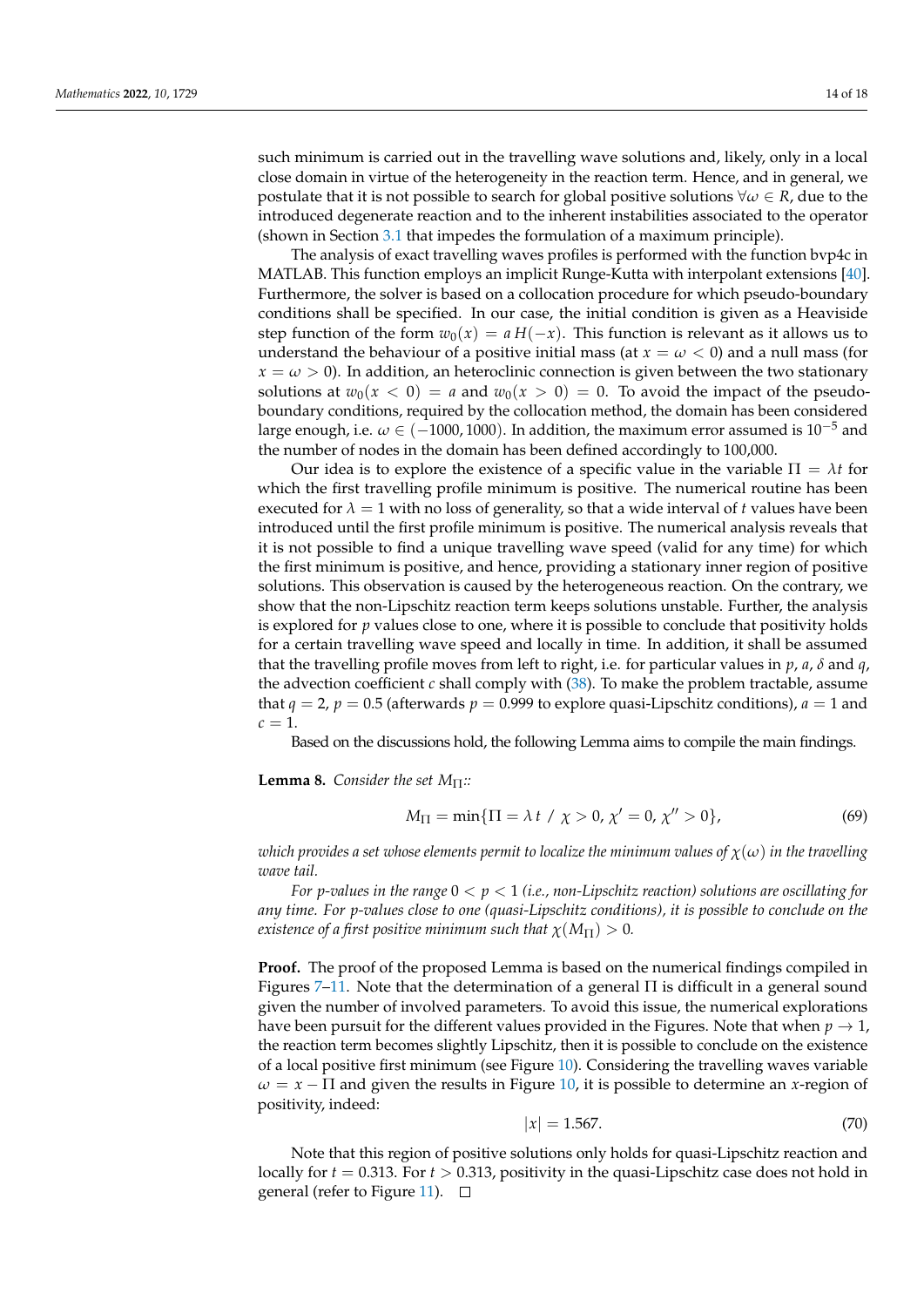<span id="page-14-0"></span>

**Figure 7.** Travelling wave profile evolution for  $p = 0.5$ . It is possible to observe that the first minimum is negative for each given time.



**Figure 8.** Idem for higher time values.



**Figure 9.** Similarly for other time values with  $p = 0.5$ .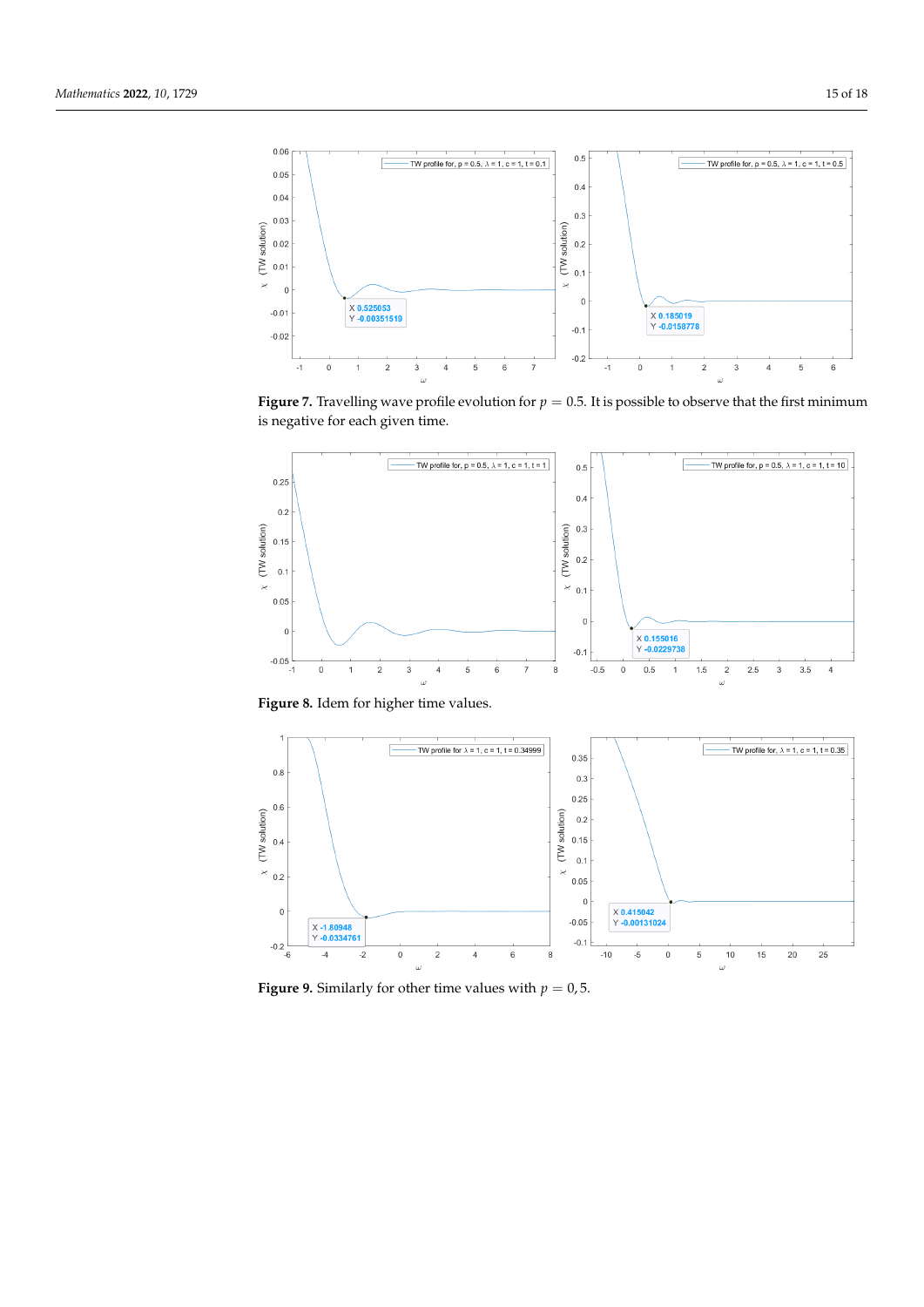<span id="page-15-1"></span>

**Figure 10.** Positivity in the first minimum holds for *p* close to one (i.e., close to a Lipschitz reaction term). In this case  $\Pi = \lambda t = 0.313$ . For  $\Pi < 0.313$ , solution profiles have a negative first minimum. Idem for  $\Pi > 0.313$ , refer to Figure [11.](#page-15-0)

<span id="page-15-0"></span>

**Figure 11.** For a quasi-Lipschitz reaction, solutions keep oscillating for *t* > 0.313.

## **4. Conclusions**

The analysis provided has shown the bound properties of solutions in generalized Hilbert–Sobolev spaces together with existence and uniqueness results upon the definition of an abstract evolution. Afterwards, solutions have been shown to exhibit oscillatory patterns due to the fourth order operator. The oscillating behavior of solutions was explored based on a set of Lemmas (from Lemma [4](#page-8-1) to [7\)](#page-10-0) already used to study a high order operator with odd spatial derivative [\[25\]](#page-17-0), a Cahn–Hilliard equation [\[24\]](#page-17-11) and a Kuramoto–Sivashinsky equation [\[38\]](#page-17-12). Eventually, a numerical routine is provided in the search of travelling waves profiles together with regions where conditions to characterize positive solutions hold. As a main finding, it was observed that solutions are oscillating in the proximity of the null critical point (and hence being negative since the first minimum) due to the non-Lipschitz reaction term. On the contrary, when the reaction term is quasi-Lipschitz ( $p = 0.999$ ), it is possible to define a region where solutions are positive locally in time. The numerical exploration was executed for specific values in the parameters *p*, *c*, *q* and *a*, but conclusions remain valid for any other combination. i.e., a region of positive solutions holds only in the quasi-Lipschitz case.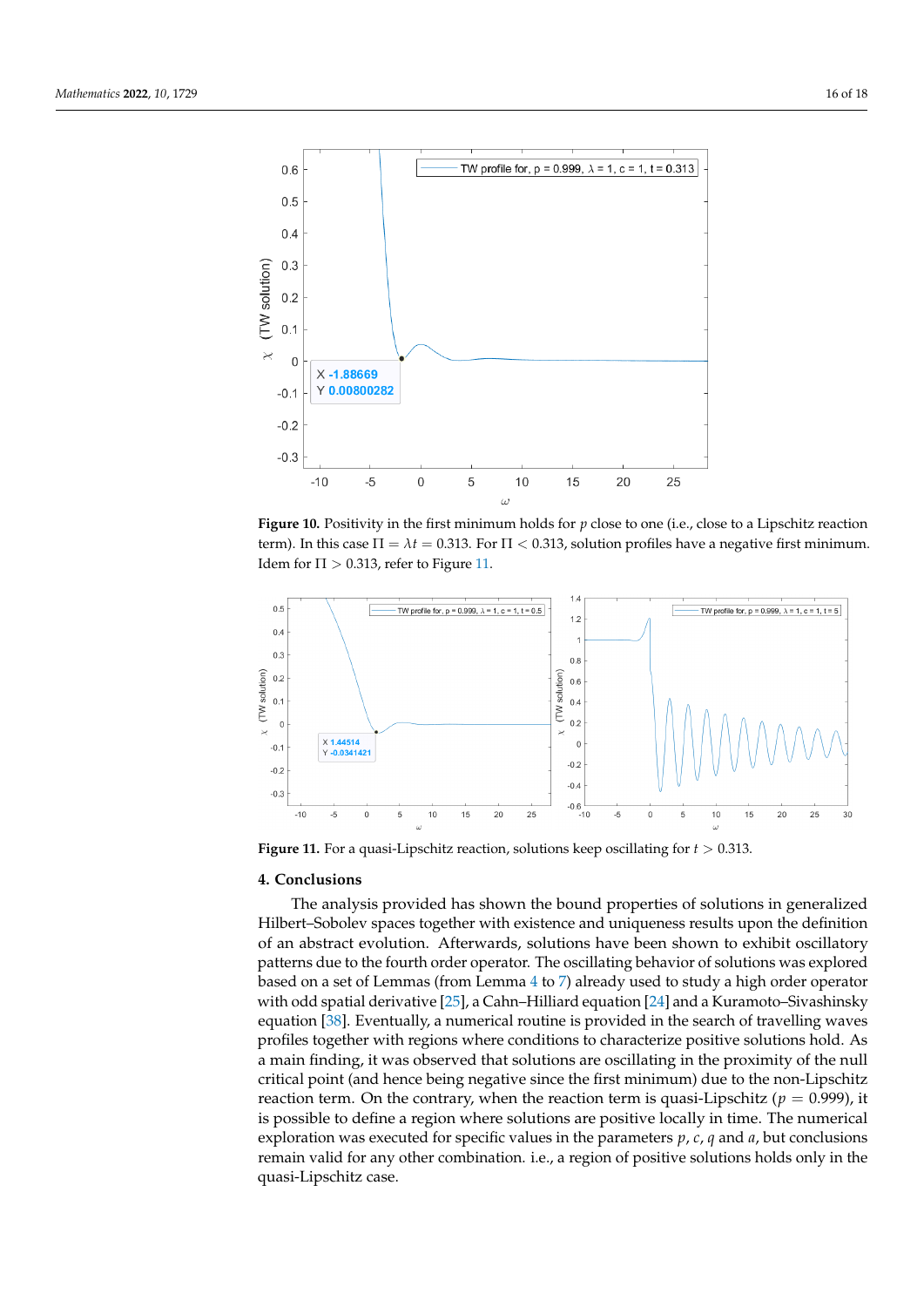**Author Contributions:** Conceptualization, J.L.D.P., J.R.G. and A.S.S.; methodology, J.L.D.P.; validation, J.L.D.P.; formal analysis, J.L.D.P.; investigation, J.L.D.P.; resources, J.L.D.P., J.R.G. and A.S.S.; data curation, J.L.D.P.; writing—original draft preparation, J.L.D.P.; writing—review and editing, J.L.D.P., J.R.G. and A.S.S.; visualization, J.L.D.P.; supervision, J.L.D.P.; project administration, J.L.D.P.; funding acquisition, J.L.D.P., J.R.G. and A.S.S. All authors have read and agreed to the published version of the manuscript.

**Funding:** This research is funded by the project: ID-UDIMA-2021-02.

**Institutional Review Board Statement:** Not applicable.

**Informed Consent Statement:** Not applicable.

**Data Availability Statement:** This research has not associated data.

**Conflicts of Interest:** The authors declare no conflict of interest.

### **References**

- <span id="page-16-0"></span>1. Kolmogorov, A.N.; Petrovskii, I.G.; Piskunov N.S. Study of the diffusion equation with growth of the quantity of matter and its application to a biological problem. *Byull. Moskov. Gos. Univ.* **1937**, *1*, 1–25.
- <span id="page-16-1"></span>2. Fisher, R.A. The advance of advantageous genes. *Ann. Eugen.* **1937**, *7*, 355–369. [\[CrossRef\]](http://doi.org/10.1111/j.1469-1809.1937.tb02153.x)
- <span id="page-16-2"></span>3. Aronson, D. Density-dependent interaction-diffusion systems. In *Proc. Adv. Seminar on Dynamics and Modeling of Reactive System*; Academic Press: New York, NY, USA, 1980.
- 4. Aronson, D.; Weinberger, H. Nonlinear diffusion in population genetics, combustion and nerve propagation. In *Partial Differential Equations and Related Topic*; Springer: New York, NY, USA, 1975; pp. 5–49.
- <span id="page-16-3"></span>5. Aronson, D.; Weinberger, H. Multidimensional nonlinear diffusion arising in population genetics. *Adv. Math.* **1978**, *30*, 33–76. [\[CrossRef\]](http://dx.doi.org/10.1016/0001-8708(78)90130-5)
- <span id="page-16-4"></span>6. Ladyzhenskaya, O. Some results on modifications of three-dimensional Navier-Stokes equations. In *Nonlinear Analysis and Continuum Mechanics*; Springer: New York, NY, USA, 1998; pp. 73–84.
- <span id="page-16-5"></span>7. Cohen, D.S.; Murray, J.D. A generalized diffusion model for growth and dispersal in a population. *J. Math. Biol.* **1981**, *12*, 237–249. [\[CrossRef\]](http://dx.doi.org/10.1007/BF00276132)
- <span id="page-16-6"></span>8. Audrito, A. Bistable and monostable reaction equations with doubly nonlinear diffusion. *Discrete Contin. Dyn. Syst.* **2019**, *39*, 2977–3015. [\[CrossRef\]](http://dx.doi.org/10.3934/dcds.2019124)
- 9. Bonheure, D.; Sánchez, L. Heteroclinics Orbits for Some Classes of Second and Fourth Order Differential Equations. In *Handbook of Differential Equations*; Elsevier: Amsterdam, The Netherlands, 2006; Volume 3, pp. 103–202.
- 10. Dee, G.T.; Van Sarloos, W. Bistable systems with propagating fronts leading to pattern formation. *Phys. Rev. Lett.* **1998**, *60*. [\[CrossRef\]](http://dx.doi.org/10.1103/PhysRevLett.60.2641)
- <span id="page-16-7"></span>11. Peletier, L.A.; Troy, W.C. Spatial Patterns. Higher order models in Physics and Mechanics. In *Progress in Non Linear Differential Equations and Their Applications*; Université Pierre et Marie Curie: Paris, France, 2001; Volume 45.
- <span id="page-16-8"></span>12. Bonheure, D.; Hamel, F. One-dimensional symmetry and Liouville type results for the fourth order Allen-Cahn equation in *R*. *Chin. Ann. Math. Ser. B* **2017**, *38*, 149–172. [\[CrossRef\]](http://dx.doi.org/10.1007/s11401-016-1065-2)
- <span id="page-16-9"></span>13. Audrito, A.; Vázquez, J.L. The Fisher–KPP problem with doubly nonlinear "fast" diffusion. *Nonlinear Anal.* **2017**, *157*, 212–248. [\[CrossRef\]](http://dx.doi.org/10.1016/j.na.2017.03.015)
- <span id="page-16-10"></span>14. Díaz, J.L. Non-Lipschitz heterogeneous reaction with a p-Laplacian operator. *AIMS Math.* **2022**, *7*, 3395–3417. [\[CrossRef\]](http://dx.doi.org/10.3934/math.2022189)
- <span id="page-16-11"></span>15. Audrito, A.; Vázquez, J.L. The Fisher-KPP problem with doubly nonlinear diffusion. *J. Differ. Equ.* **2017**, *263*, 7647–7708. [\[CrossRef\]](http://dx.doi.org/10.1016/j.jde.2017.08.025)
- <span id="page-16-12"></span>16. Du, Y.; Gárriz, A.; Quirós, F. Travelling-wave behaviour in doubly nonlinear reaction-diffusion equations. *arXiv* **2009**, arXiv:2009.12959.
- <span id="page-16-13"></span>17. Montaru, A. Wellposedness and regularity for a degenerate parabolic equation arising in a model of chemotaxis with nonlinear sensitivity. *Discret. Contin. Dyn. Syst.* **2014**, 231–256. [\[CrossRef\]](http://dx.doi.org/10.3934/dcdsb.2014.19.231)
- <span id="page-16-14"></span>18. Gilding, B.H.; Kersner, R. Travelling waves in nonlinear diffusion-convection reaction. In *Progress in Nonlinear Differential Equations and Their Applications*; Springer: Basel, Switzerland, 2004.
- <span id="page-16-15"></span>19. Durham A.C.; Ridgway E.B. Control of chemotaxis in physarum polycephalum. *J. Cell. Biol.* **1976**, *69*, 218–223. [\[CrossRef\]](http://dx.doi.org/10.1083/jcb.69.1.218) [\[PubMed\]](http://www.ncbi.nlm.nih.gov/pubmed/943401)
- 20. Niemela, J.J.; Ahlers, G.; Cannell, D.S. Localized traveling-wave states in binary-fluid convection. *Phys. Rev. Lett.* **1990**, *64*, 1365–1368. [\[CrossRef\]](http://dx.doi.org/10.1103/PhysRevLett.64.1365) [\[PubMed\]](http://www.ncbi.nlm.nih.gov/pubmed/10041377)
- <span id="page-16-16"></span>21. Rauprich, O.; Matsushita, M.; Weijer, C.J.; Siegert, F.; Esipov, S.E.; Shapiro, J.A. Periodic phenomena in proteus mirabilis swarm colony development. *J. Bacteriol.* **1996**, *178*, 6525–6538. [\[CrossRef\]](http://dx.doi.org/10.1128/jb.178.22.6525-6538.1996)
- <span id="page-16-17"></span>22. Galaktionov, V.A. On a spectrum of blow-up patterns for a higher-order semilinear parabolic equation. *Proc. R. Soc. A Math. Phys. Eng. Sci.* **2001**. [\[CrossRef\]](http://dx.doi.org/10.1098/rspa.2000.0733)
- <span id="page-16-18"></span>23. Galaktionov, V. Towards the KPP–Problem and Log-Front Shift for Higher-Order Nonlinear PDEs I. Bi-Harmonic and Other Parabolic Equations. *arXiv* **2012**, arXiv:1210.3513.